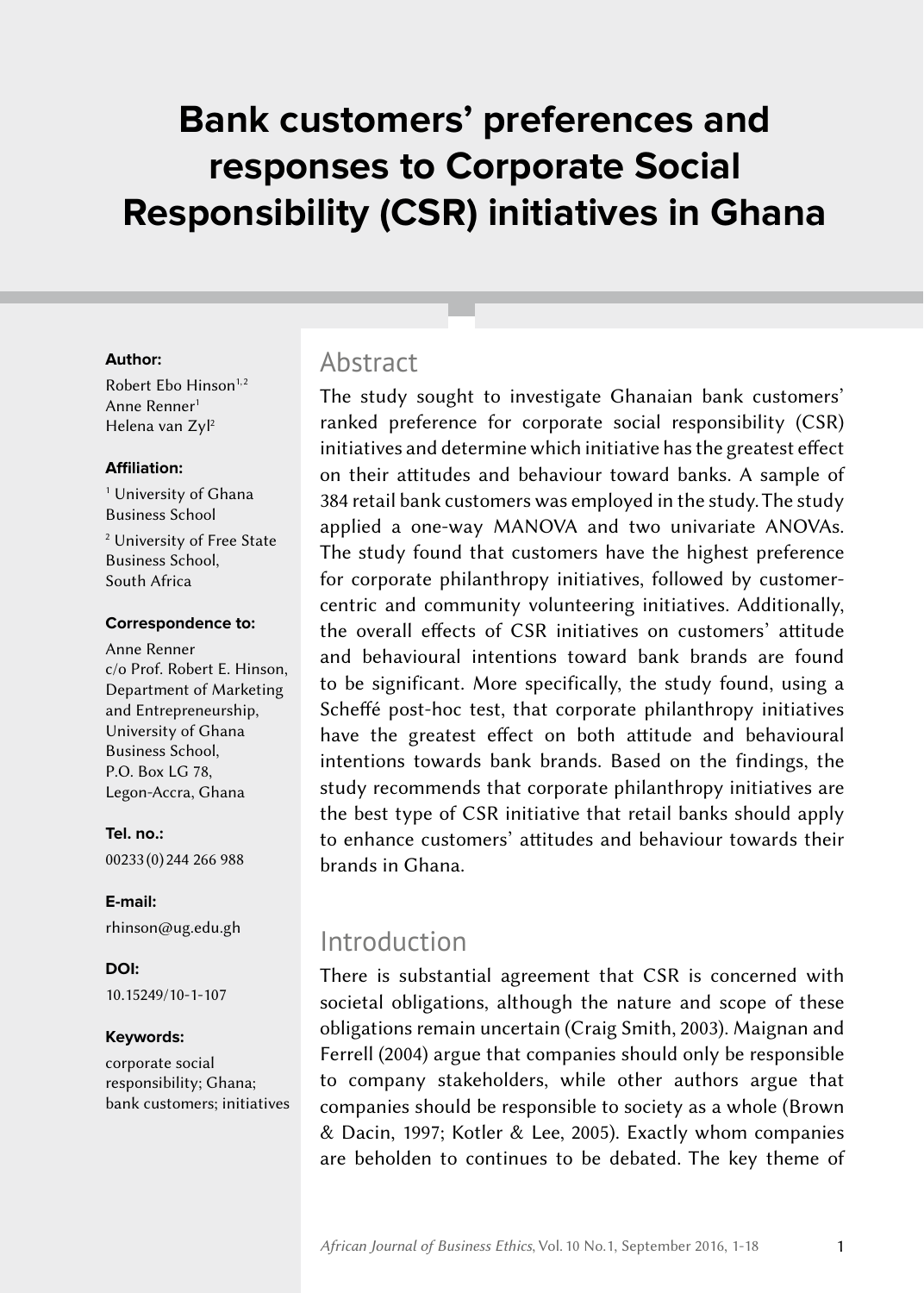corporate social responsibility is that companies are obligated to do work for the public betterment (Safi & Ramay, 2013).

Over the past few decades, corporate social responsibility (CSR) has been gaining prominence in organisations (Auger, Devinney, & Louviere, 2006; Luo & Bhattacharya, 2006; Ofori & Hinson, 2007) and many firms now engage in one CSR activity or another. The reasons why CSR has become such an important aspect of corporate life and strategy include pressure from governments, activists, consumers and the media on organisations to be socially responsible (Porter & Kramer, 2006) and the sometimes severe penalties that are meted out to socially irresponsible organisations. Porter and Kramer further posit that a myriad of organisations rank companies based on their CSR performance, and as such, businesses are compelled to be socially responsible.

Beyond the pressures that compel firms to engage in CSR, there is increasing evidence that links CSR to favourable stakeholder responses and firm performance indicators such as enhanced reputation, a motivated workforce, favourable consumer evaluations and increased purchases, the ability to attract potential employees and investors, and superior financial performance (Fombrun & Shanley 1990; Albinger & Freeman, 2000; Sen & Bhattacharya, 2001; Sen, Bhattacharya & Korschun, 2006; Brooks, 2010). Hence, beyond those factors that push firms into engaging in CSR (e.g. pressures and regulations), the mounting evidence of a business case for CSR may also account for the increased attention that firms are paying to CSR.

In light of these known positive effects, CSR strategies have been embraced by the international banking community. In spite of this increase in firms' attention to CSR, Guzman and Becker-Olsen (2010:211) argued that Africa is a region where there are "only sporadic efforts related to CSR and a consumer and governmental culture where CSR is not necessarily valued". Although there is mounting evidence against the assertion of 'sporadic' CSR efforts within the African region (Eweje 2006a; Visser, 2006; Ofori & Hinson, 2007; Hinson, 2011; Hinson & Kodua, 2012) – at least as far as countries like Nigeria, Ghana and South Africa are concerned – there seems to be little or no effort to validate or otherwise the assertion that CSR is not valued in Africa, especially from the perspective of African consumers. This study therefore contributed to filling a gap in CSR research by investigating Ghanaian consumer's preference and response to CSR.

Beyond the continental limitation of CSR consumer value research, as referred to in the preceding discussion, knowledge of consumer preference and response to CSR initiatives within the retail banking industry appears to be limited. McDonald and Lai (2011) have argued that within the retail banking sector, scant research has been carried out on customers' reactions to different CSR initiatives. Indeed, citing Rugimbana *et al.* (2008), McDonald and Lai (2011:51) assert that the way consumers view CSR within the banking sector is unclear due to the "surprisingly limited amount of research evaluating consumer reactions to banks' CSR activities". In the recent past, many companies, including banks, have reduced CSR to donations (Addo, 2014). Thus, customers appeared not to select firms based on their engagement in CSR activities.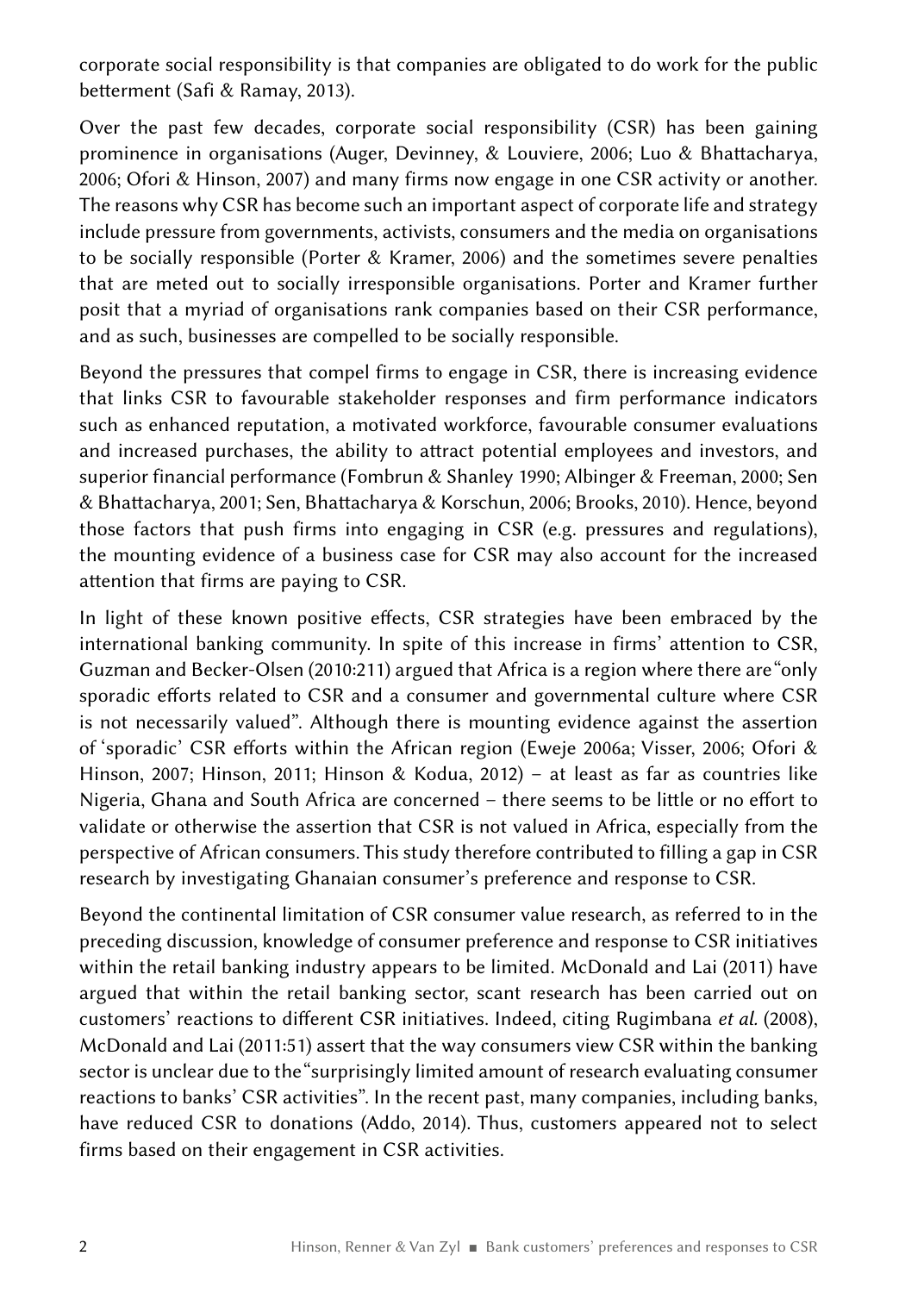Given that banks are important players in the financial sectors of developing economies in Africa and that banks have, for example in Ghana, been identified as adopting corporate social responsibility as a means of strengthening their reputation and improving relationships with stakeholders (Hinson, 2011), this study investigated stakeholders' preference and response to CSR from the perspective of consumers of the retail banking sector in Ghana. Specifically, the study was focused on the following:

- 1. Ghanaian bank customers' preference with regard to customer-centric CSR initiatives, corporate philanthropy and community volunteering;
- 2. the effect of customer-centric initiatives on Ghanaian banking customers' attitude towards banks than corporate philanthropy;
- 3. the effect of customer-centric initiatives on Ghanaian banking customers' attitude towards banks;
- 4. the effect of corporate philanthropy on Ghanaian bank customers' attitudes towards banks;
- 5. the effect of customer-centric CSR initiatives on the behavioural intentions of Ghanaian bank customers; and
- 6. the effect of corporate philanthropy on the behavioural intentions of Ghanaian bank customers.

# Carroll's typology and CSR in the African context

Carroll (1979)'s typology of CSR is one of the most robust and widely employed in the CSR literature (Crane & Matten, 2004; Jamali, 2008). It advances the argument that the responsibilities of corporate entities to society are fourfold, namely economic, legal, ethical and philanthropic/discretionary. Carroll (ibid.) stipulates that the economic responsibility of business entails the responsibility to produce the goods and services that society desires and to sell them at a profit. The legal responsibilities cover firms' obligation of legal compliance and 'playing by the rules of the game'. The ethical responsibilities entail society's expectations of firms in relation to their morals and business ethos, which are not stipulated in law(s), while discretionary/philanthropic responsibilities refer to purely voluntary actions motivated by a business' desire to engage in social roles that are not mandated.

In spite of its widespread adoption in the CSR literature, Carroll's conceptualisation has been criticised as not being the best model for CSR globally (see Lindgreen, Swaen, & Campbell, 2009), and in Africa in particular (Visser, 2006). Visser (ibid) argues, for example, that Carroll's typology is largely a reflection of the views of American society on CSR (see also Dartey-Baah & Amponsah-Tawiah, 2011) and that the order or ranking of CSR initiatives, as postulated by Carroll (1979, 1991), is entirely different within the African context.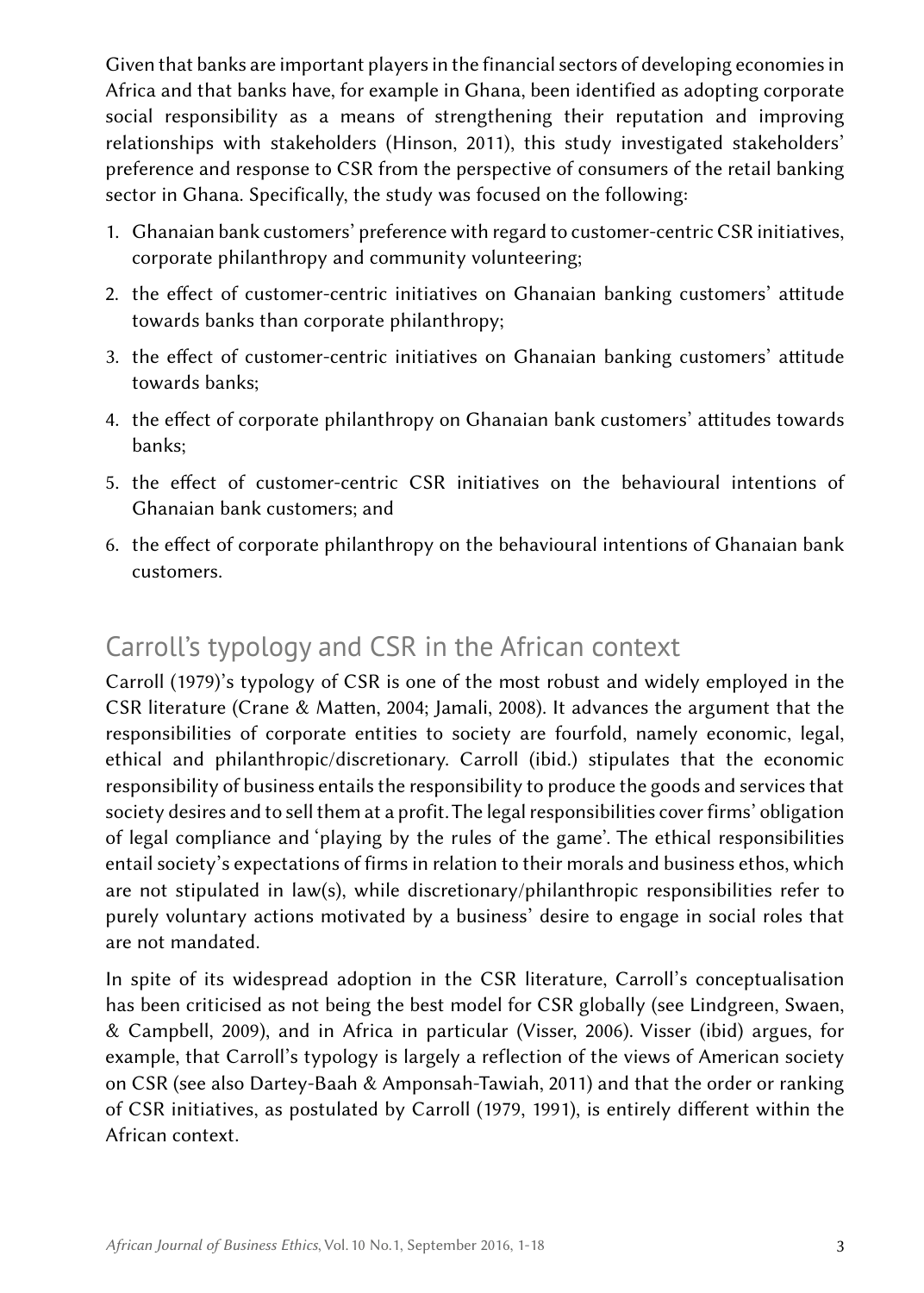According to Carroll's (1979) typology, the least important type of CSR is what he terms philanthropic (discretionary). However, Visser (2006) contends that, in Africa, philanthropic CSR is the second most important form of CSR after economic CSR. He argues that the socio-economic needs of the African societies in which companies operate are so great that philanthropy is an expected norm and is considered the 'right thing' for business to do. Even more profound is Visser's (ibid) assertion that CSR is sometimes even equated to philanthropy within the African context.

Visser (2006) further argues that Africans are less concerned about legal CSR than their counterparts in more developed economies, since there is far less pressure for good conduct due to poorly developed legal infrastructures that lack independence, resources and administrative efficiency (see also Eweje, 2006b; Ndzibah, 2009). Visser (ibid) finally makes the assertion that, given the general level of corruption in Africa – to the extent that corrupt conduct is regarded as 'normal' – ethical CSR is least in the African mindset in respect of CSR.

A number of studies in southern Africa seem to provide support for Visser (2006)'s claims (Lindgreen *et al.*, 2009). Enquiries into CSR in West Africa also seem to give credence to the same. For instance, Eweje (2006b:94) states that "[i] n least developed countries (LDCs), Multinational Enterprises (MNEs) are expected to provide some social services and welfare programmes in addition to their normal economic activities"; for example, they "provide education, scholarships and build roads in Nigeria; build clinics and provide drugs for AIDS/HIV patients in South Africa; and also provide medication and vaccination for malaria in Zambia". Similar assertions have been made by various other studies (Evuleocha, 2005; Frynas 2005; Amaeshi, Adi, Ogbechie, & Amao, 2006; Eweje, 2007; Lindgreen *et al.*, 2009). This seems also to be the case in Ghana, where WBCSD (2000) found that respondents expected firms to fill in where the government failed.

In light of the preceding discussion about the level of importance Africans attach to philanthropic CSR, this study examined the preferences of Ghanaian bank customers for social initiatives that could be classified as philanthropic/discretionary CSR. However, given existing evidence that consumers are not willing to trade the quality of firms' offerings or products for CSR activities (Guzman & Becker-Olsen, 2010; Haigh & Brubaker, 2010), this study also compares consumers' preferences and responses with regard to philanthropic/discretionary CSR and customer-centric CSR, i.e. corporate strategies centred on the satisfaction of customers. The study therefore employs three categories of CSR: corporate philanthropy, community volunteering and customer-centric CSR. The first two types of CSR may be classified as philanthropic/discretionary CSR, while customer-centric CSR can be classified as economic CSR, based on Caroll's (1979) definition of economic CSR discussed earlier in this paper.

A firm is said to engage in corporate philanthropy when it makes a direct contribution to a charity or a cause in the form of cash grants, donations, and/or in-kind services (Kotler & Lee, 2005). Community volunteering, on the other hand, involves a corporation's support and encouragement of its employees, retail partners, and/or franchise members to volunteer their time to support local community organisations and causes (ibid.). For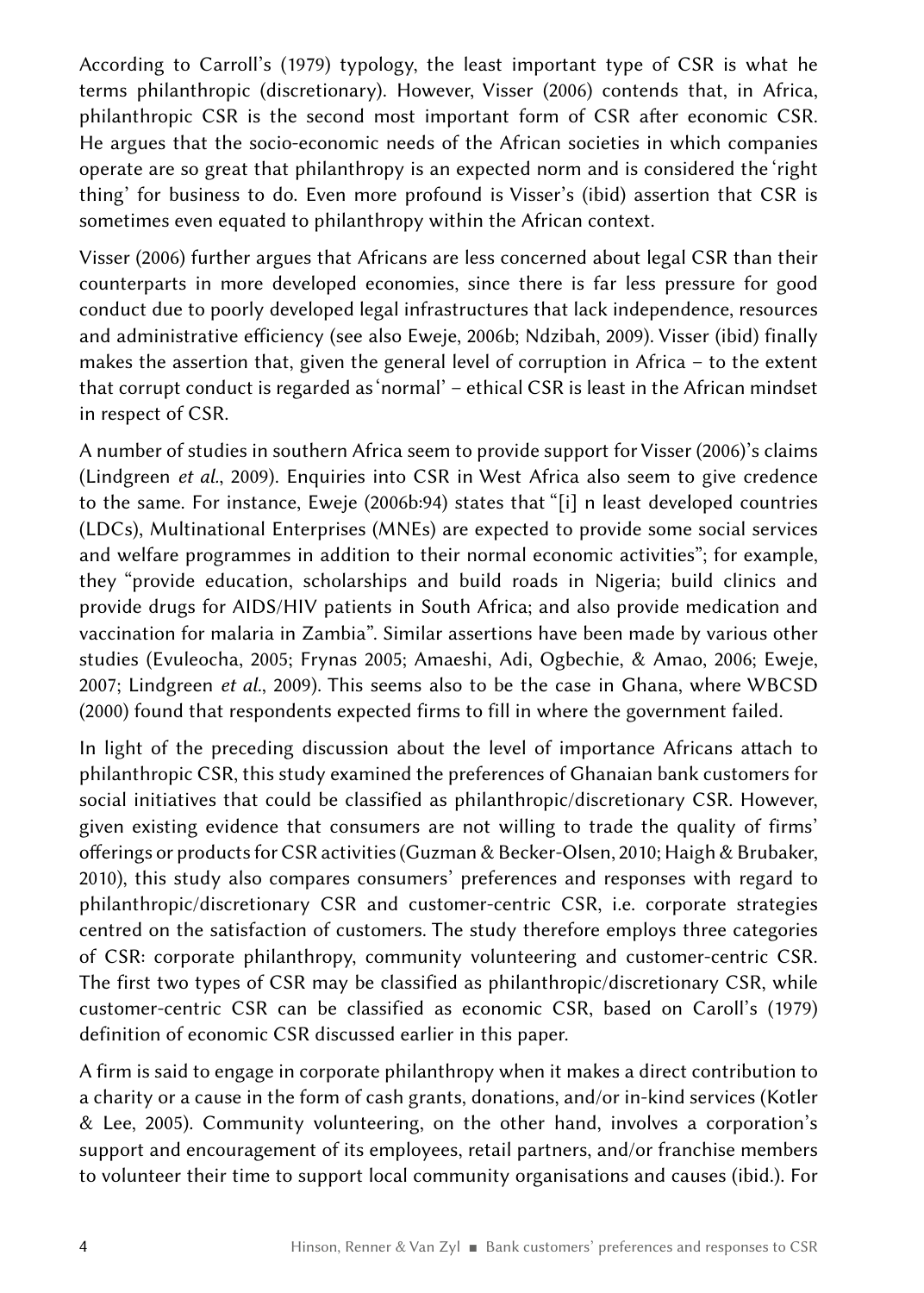example, employees may volunteer their expertise, talents, ideas or physical labour in such activities as clean-up exercises in the community, organising blood donations to a hospital or breast cancer screening (Hinson, 2012). Customer-centric CSR, however, refers to all corporate strategies centred on the satisfaction of customers (Rashid, 2010b in Rashid, Abdeljawad, Ngalim & Hassan, 2013). For example McDonald and Lai (2011) classify staff being able to handle complaints and the opening of more bank branches as customer-centric.

# Customers' ranked CSR preferences

There appears to be a growing body of research into customers' preferences for/rankings of CSR – utilising various conceptualisations of social responsibility – within the CSR literature (e.g. Maignan, 2001; Maignan & Ferrell, 2003; Auger *et al.*, 2006). Numerous studies analysing customers' preferences with regard to CSR initiatives and their views on the nature of the responsibilities firms have towards their stakeholders have been carried out in countries spanning Europe, America and South-East Asia (e.g. Maignan & Ferrell, 2003; Auger, *et al.*, 2006; Pomering & Dolnicar, 2006; McDonald & Lai, 2011).

In Auger *et al.*'s (2006) cross-cultural examination of American, German, Spanish, Turkish, Indian and Korean consumers' ethical beliefs on sixteen (16) different CSR initiatives, the study respondents seemed to be more interested in issues that favoured employees, the environment and animals over issues that favoured themselves (e.g. product safety information and genetically modified materials), with customer-centric initiatives receiving low ratings across the board. However, the findings contradict those of other researchers, for example Pomering and Dolnicar (2006) and McDonald and Lai (2011), who discovered that Australian and Taiwanese bank customers prefer CSR initiatives that favour themselves as opposed to those favouring other stakeholders such as employees, the environment and the community at large. In addition, in Maignan and Ferrell's (2003) examination of French, German and American consumers, study respondents indicated that they believed a corporation's responsibility towards customers was paramount compared to its responsibility towards employees or the community.

Although customers may appreciate the psychological benefits associated with purchasing from firms whose CSR initiatives favour causes that they (i.e. the customers) care about (Bhattacharya *et al.*, 2009), it has been contended that initiatives that provide direct benefits to customers may be preferred over those that provide indirect psychological benefits (McDonald & Lai, 2011). In other words, customers appreciate customer-centric initiatives more than those favouring other causes and stakeholders.

Based on the preceding arguments and the fact that Visser (2006) argues that philanthropic CSR in Africa is ranked second to economic CSR (which includes production of quality goods and services) (Carroll, 1979), this study hypothesizes as follows:

• *Hypothesis 1 (H1)*: Ghanaian bank customers prefer customer-centric CSR initiatives to corporate philanthropy and community volunteering.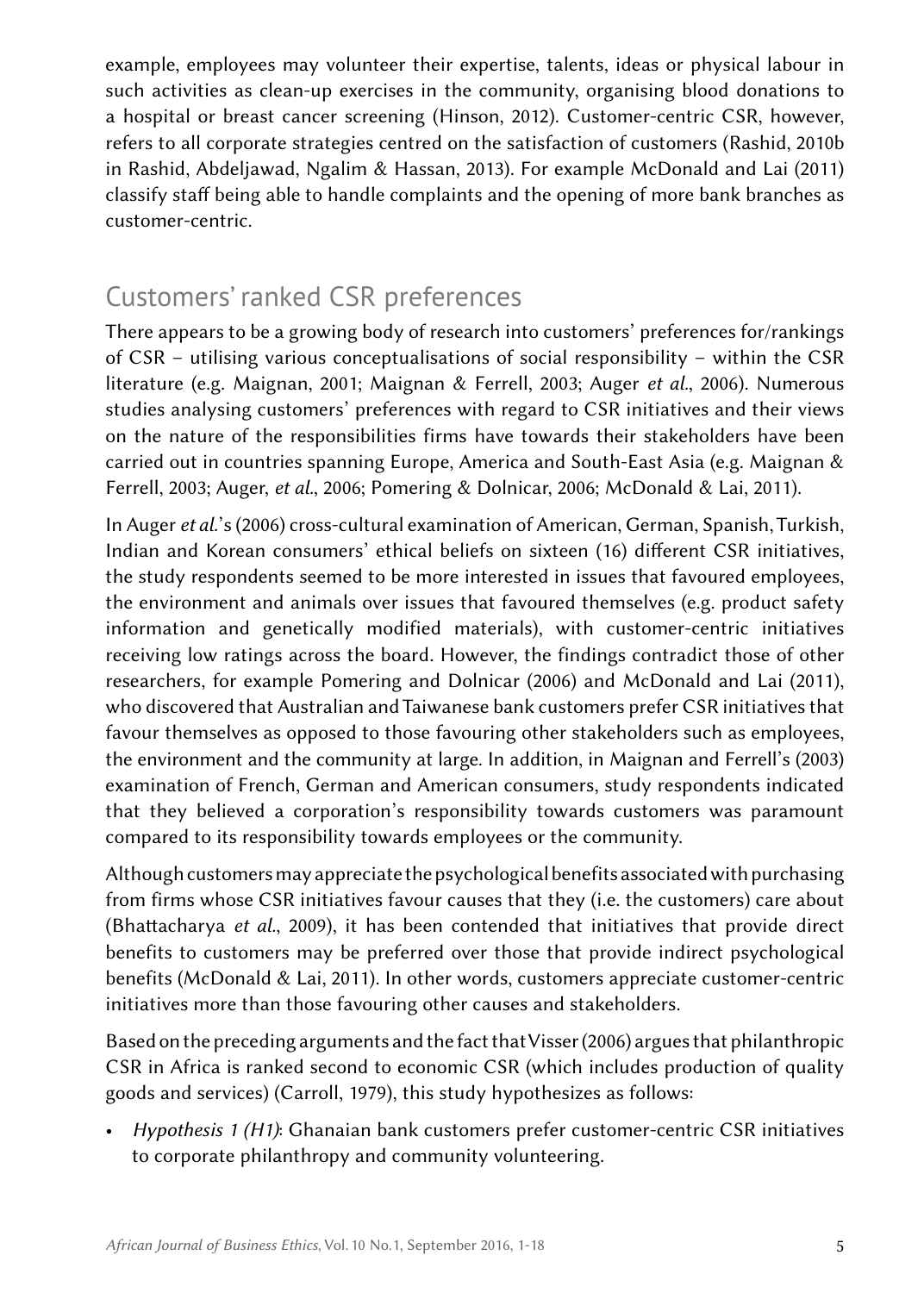In LDCs such as Ghana, philanthropic initiatives are required of firms as part of their social responsibility (Evuleocha, 2005; Frynas, 2005; Eweje, 2006a; Eweje, 2007). Initiatives in the form of contributing corporate funds for building schools, roads and health centres, and giving money to support causes, characterised as corporate philanthropy, are preferred. The emphasis on such initiatives may be attributed to the dire need for development in all forms apparent in the lack of governmental success in development projects. To illustrate this point: in an interview at the World Business Council for Sustainable Development (WBCSD), Ghanaians stressed such issues as 'building local capacity' and 'filling in when government falls short' when asked about their perception of CSR (WBCSD, 2000).

Community volunteering initiatives usually take the form of employees taking time to help in community projects such as tree planting or clean-up exercises, and volunteering in classrooms (Kotler & Lee, 2005). Such initiatives do not necessarily have a direct and immediate effect on the infrastructural development of society that Africans are known to favour. In light of the African emphasis on corporate philanthropy, the following hypothesis is put forward:

• *Hypothesis  2  (H2)*: Ghanaian bank customers prefer corporate philanthropy initiatives to community volunteering initiatives.

# Attitudinal responses to CSR

A number of surveys have been conducted about the effect of CSR on customers' attitudes towards different brands. The majority of these studies report a positive relationship between CSR and attitude(s) towards a firm. Citing the Cone/Roper causerelated marketing trends report, Mohr, Webb and Harris (2001) state that each year since 1993 at least 80% of people surveyed reported having a more positive image of a firm if that firm engaged in causes that they (the respondents) cared about. This is supported by numerous other studies, for example: Murray and Vogel (1997) found that respondents indicated more positive attitudes towards socially responsible firms; Sen and Bhattacharya (2001) reported that CSR had a direct positive effect on consumers' company evaluations; and Mohr *et al.* (2001) found that consumers expressed positive attitudes towards socially responsible firms.

On the other hand, Brown and Dacin (1997), in an evaluation of the effect of different CSR initiatives on consumer product responses, established that CSR has a positive influence on product attitudes only through company evaluations (how the consumer views the company through such things as product quality). This finding is supported by the previously discussed evidence that indicates that consumers do not favour other CSR engagements at the expense of the quality of a firm's product or service. It is therefore evident that positive consumer attitudes towards a firm and its CSR initiatives may be predicated first and foremost on the firm's ability to produce good quality products and services (e.g. Sen & Bhattacharya, 2001; Brown & Dacin, 1997). In other words, when customers are satisfied with the level of the product or service quality, they tend to have positive attitudes towards the firm when it engages in CSR initiatives benefiting other stakeholders.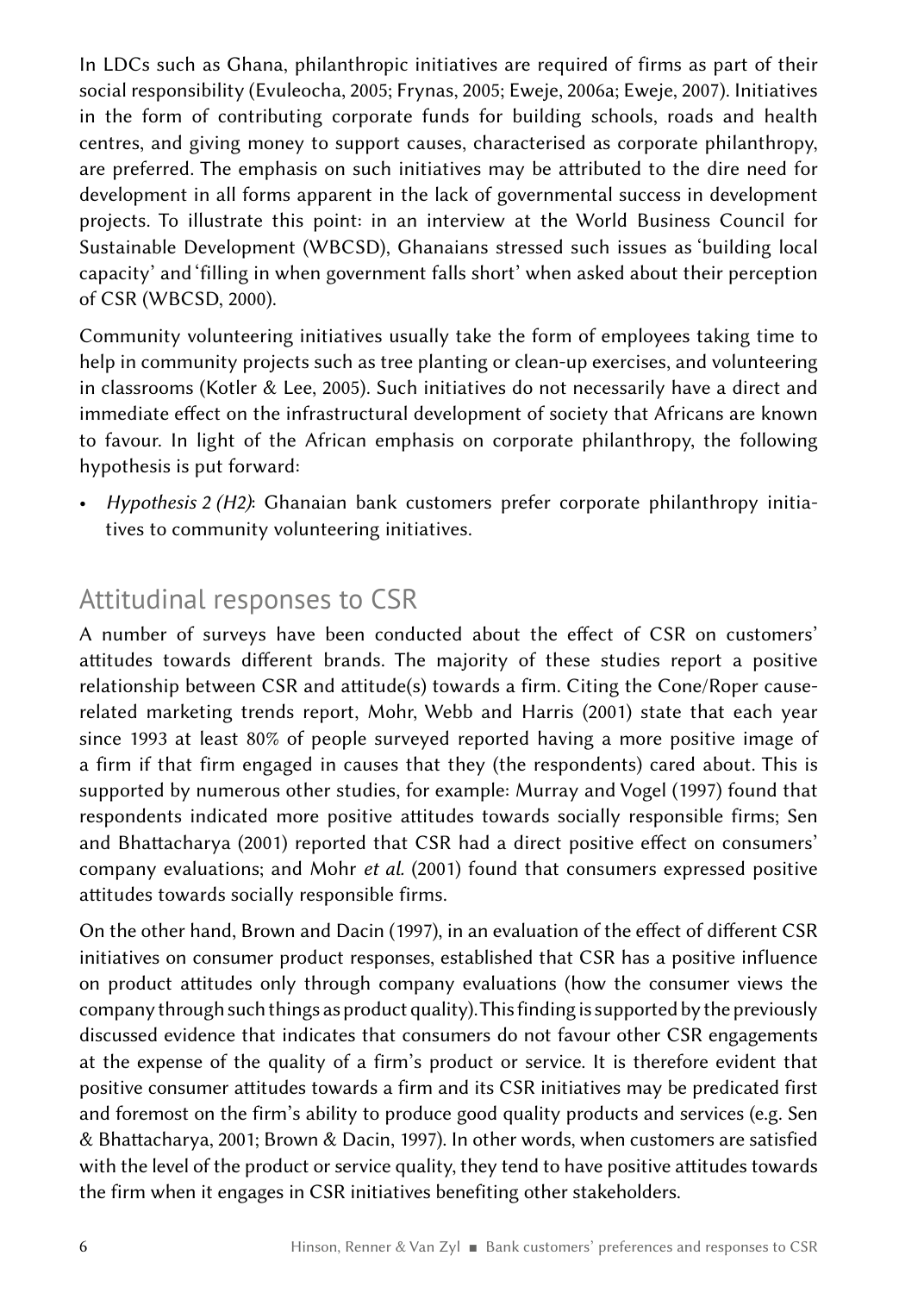Customer-centric CSR initiatives may therefore be said to have the potential to provide greater levels of satisfaction (see McDonald & Rundle-Thiele, 2008) and greater value to customers than other CSR initiatives, and that customer-centric CSR would therefore result in more positive attitudes towards the firm than other CSR initiatives. Hence hypotheses  $3_a$  and  $3_b$ :

- *Hypothesis  3a  (H3a)*: Customer-centric initiatives have a greater effect on Ghanaian banking customers' attitude towards banks than corporate philanthropy.
- *Hypothesis* 3<sub>b</sub> (H3<sub>b</sub>): Customer-centric initiatives have a greater effect on Ghanaian banking customers' attitude towards banks than community volunteering CSR initiatives.

Based on the arguments made on the importance of corporate philanthropy in Africa and also in Ghana, the following hypothesis is advanced:

• *Hypothesis  4  (H4)*: Corporate philanthropy has a greater effect on Ghanaian bank customers' attitudes towards banks than community volunteering initiatives.

# Behavioural responses to CSR

Some studies on different stakeholders have shown that social responsibility results in positive behavioural responses. Investors (Sen *et al.*, 2006) and employees (Turban & Greening, 1997; Greening & Turban, 2000; Sen *et al.*, 2006), for example, are reported as having a greater intention to invest and be employed, respectively, by socially-responsible firms. Customers are also reportedly more likely to purchase the products and services of socially responsible firms (see Sen *et al.*, 2006). Additionally, two-thirds of respondents in a survey conducted by Cone/Roper (Cone Communications Press Release, 1999, as cited in Mohr *et al.*, 2001) indicated they would switch brands and retailers to those participating in cause-related marketing. Additionally, Ross *et al.* (1990-91, as cited in Mohr *et al.*, 2001) found that 49% of respondents had purchased products based on firms' support of a cause, and 54% indicated that they were more likely to switch to a new brand as a result of causerelated marketing. Creyer and Ross (1997) also conducted a survey and discovered that respondents would pay higher prices for products from an ethical company.

Additionally, consumers have cited CSR as a purchase criterion (Lewis, 2003 in Beckmann, 2007). In an interview with customers on the value received from CSR, Green and Peloza (2011) found that, for the majority of the respondents, CSR that produces functional value (direct benefits) is the leading, and in many cases, the sole driver behind integrating CSR into their decision-making processes. However, in obtaining positive behavioural responses such as purchase intentions, Berens *et al.* (2005, in Mandhachitara & Poolthong, 2011) found that CSR only has a significant effect on purchase intentions when the company competency is high. This confirms that positive responses to CSR result only when the basic requirements of product and service quality are present, which McDonald and Lai (2011) and Rashid *et al.* (2013) classify as customer-centric CSR. Hence the following hypothesis:

• *Hypothesis 5 (H5)*: Customer-centric CSR initiatives elicit the greatest effect on the behavioural intentions of Ghanaian bank customers.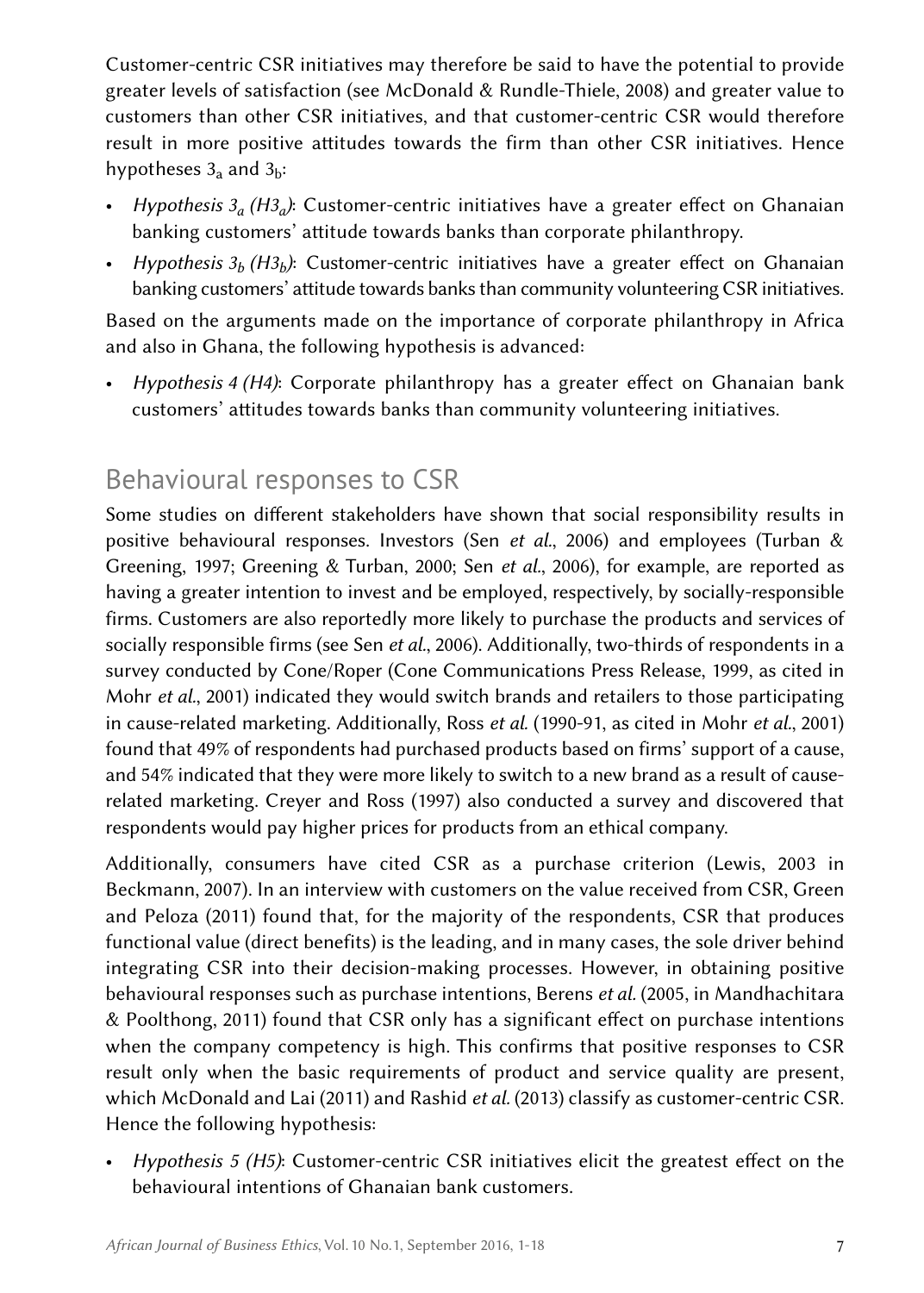Given the arguments presented earlier on the importance of corporate philanthropy initiatives in the form of infrastructural development in Africa and also in Ghana, the following hypothesis is also drawn:

• *Hypothesis 6 (H6)*: Corporate philanthropy has a greater effect on the behavioural intentions of Ghanaian bank customers than community volunteering initiatives.

# Methodology

A survey was used as the method of gathering primary data from respondents, the main reason being that surveys are effective in obtaining opinions, attitudes, and descriptions, as well as in investigating cause-and-effect relationships (Ghauri & Grønhaug, 2005).

### Data collection instrument

The data collection instrument employed in this study was a semi-structured questionnaire, consisting of two parts: one pertaining to the demographic data of study respondents and the other to corporate social responsibility (CSR). A fictitious bank (First African Bank) was created for the purposes of the study and each respondent was presented with a scenario highlighting one of the three CSR initiatives (corporate philanthropy, community volunteering and customer centric CSR), which the supposed bank was purported to be engaged in. The use of fictitious companies in experimental research (see for example Brown & Dacin, 1997; McDonald & Lai, 2011) has proven successful in minimising any confusion due to pre-existing attitudes towards already existing companies (Groza, Pronschinske & Walker, 2011).

Three CSR initiatives, as discussed earlier, were employed in this study: customer-centric CSR, corporate philanthropy and community volunteering. Each description of the CSR engagements of the fictitious bank had four (4) components, as McDonald and Lai (2011, citing Brown and Dacin, 1997) and Murray and Vogel (1997) assert that testing multiple combined effects of related categories of CSR initiatives is effective.

All four components making up customer-centric CSR ('employees are competent'; 'employees are efficient and reliable'; 'members of staff have very good complaints handling'; 'staff show positive attitudes and behaviour towards customers') were adapted from McDonald and Lai (2011). One component for corporate philanthropy ('building school blocks for schools in underprivileged communities') was adapted from Hinson (2012). The other three ('sponsoring needy but brilliant children to go to school'; 'donating to orphanages'; ' providing potable water to deprived communities by drilling boreholes') were adapted based on a review of two Ghanaian bank websites and one other website which gave a summary of prevailing Ghanaian bank philanthropy practices.

For community volunteering, three components were adapted from Hinson (2012): 'the bank regularly involves itself in clean-up exercises in communities'; 'the bank encourages its employees to donate part of their working hours to volunteer in classrooms'; 'the bank helps plant trees in communities'. The fourth component of community volunteering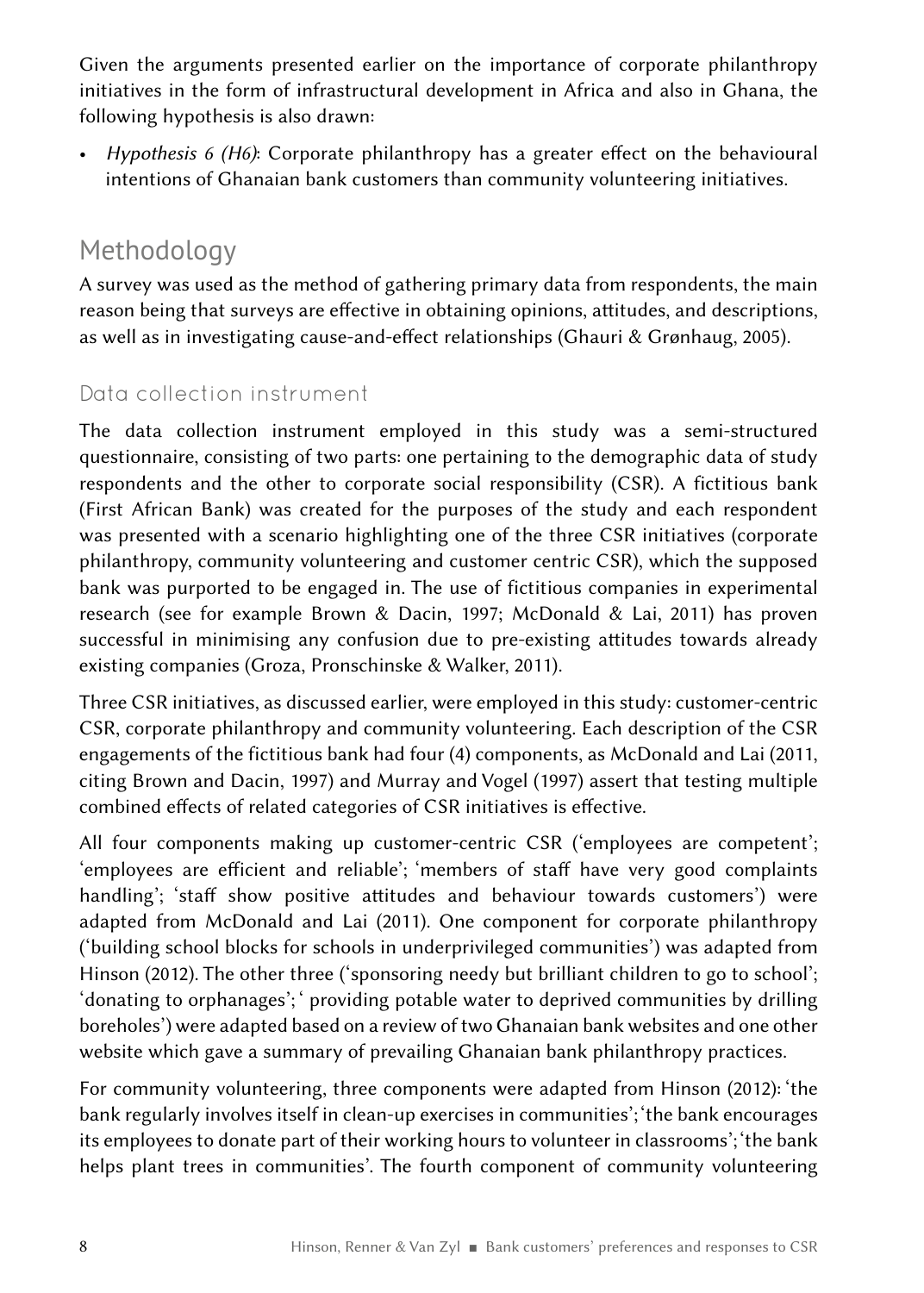('the bank organises financial literacy clinics for its communities') was adapted from a website on the prevailing Ghanaian bank CSR practices.

Attitude and behavioural intentions scales were utilised in this study to examine the extent to which each CSR initiative has an effect on attitudinal and behavioural responses of bank customers. The scales contained five-point Likert items ('strongly disagree' to 'strongly agree'). The attitudinal scale consisted of three items: two ('I like my bank'; 'I feel good about my bank') were adapted from Baumann, Burton and Elliot (2007), and the third ('I am proud of my bank') from Pomering and Dolnicar (2006). For the behavioural intentions scale, which also consisted of three items, two ('I will speak positively about my bank to others'; 'I would use more of my bank's products') were adapted from Pomering and Dolnicar (ibid.), and the third ('If I had to pick a bank again, I would still choose my bank') from McDonald and Lai (2011).

#### Sample size

Due to the nature of the research design and analysis technique used in the study, we employed three samples (*n*), a sample each for the three CSR initiatives. Some scholars argue that an acceptable number of respondents per group sample (*n*) for the method of analysis selected (MANOVA) for this study is around twenty (20) (Hair Jr., Black, Babin, Anderson & Tatham, 2006), whereas others maintain that thirty (30) per treatment condition is adequate for detecting significant differences in group means (Iacobucci, 2001 as cited in McDonald & Lai, 2011). However, in order to obtain a statistically high observed power of at least .80 (Cohen, 1988 as cited in D'Amico, Nielands & Zambarano, 2001; Hair *et al.*, 2006), relatively large group sample sizes had to be obtained for each treatment group, seeing that the experiment had a low effect size. Hence each CSR initiative comprised approximately one hundred and twenty-eight (128) respondents. In sum, a sample size (*N*) of three hundred and eighty-four (384) was obtained for the entire study.

#### Data analysis

This study employed a one-way multivariate analysis of variance (MANOVA) as the method of data analysis. MANOVA is an extension of its univariate form, one-way analysis of variance (one-way ANOVA). It is used to examine group differences across two or more dependent variables concurrently (Malhotra, 2007).

Multivariate tests were run to estimate the MANOVA model and to assess the overall model fit, after the examination of the MANOVA assumptions. alpha was initially set to .05; however, the results of the test did not have a satisfactory statistical power level of at least .80 (e.g. Cohen, 1988 as cited in Wilson Van Voorhis & Morgan, 2007). This could have been attributable to the small effect size of the experiment (see Hair *et al.*, 2006). Consequently, alpha  $(\alpha)$  was set to a less stringent level of .10. In cases where effect sizes are smaller than what is desired, as it was in this case, it is permissible to decrease alpha in order to attain sufficient power levels (Hair *et al.*, 2006).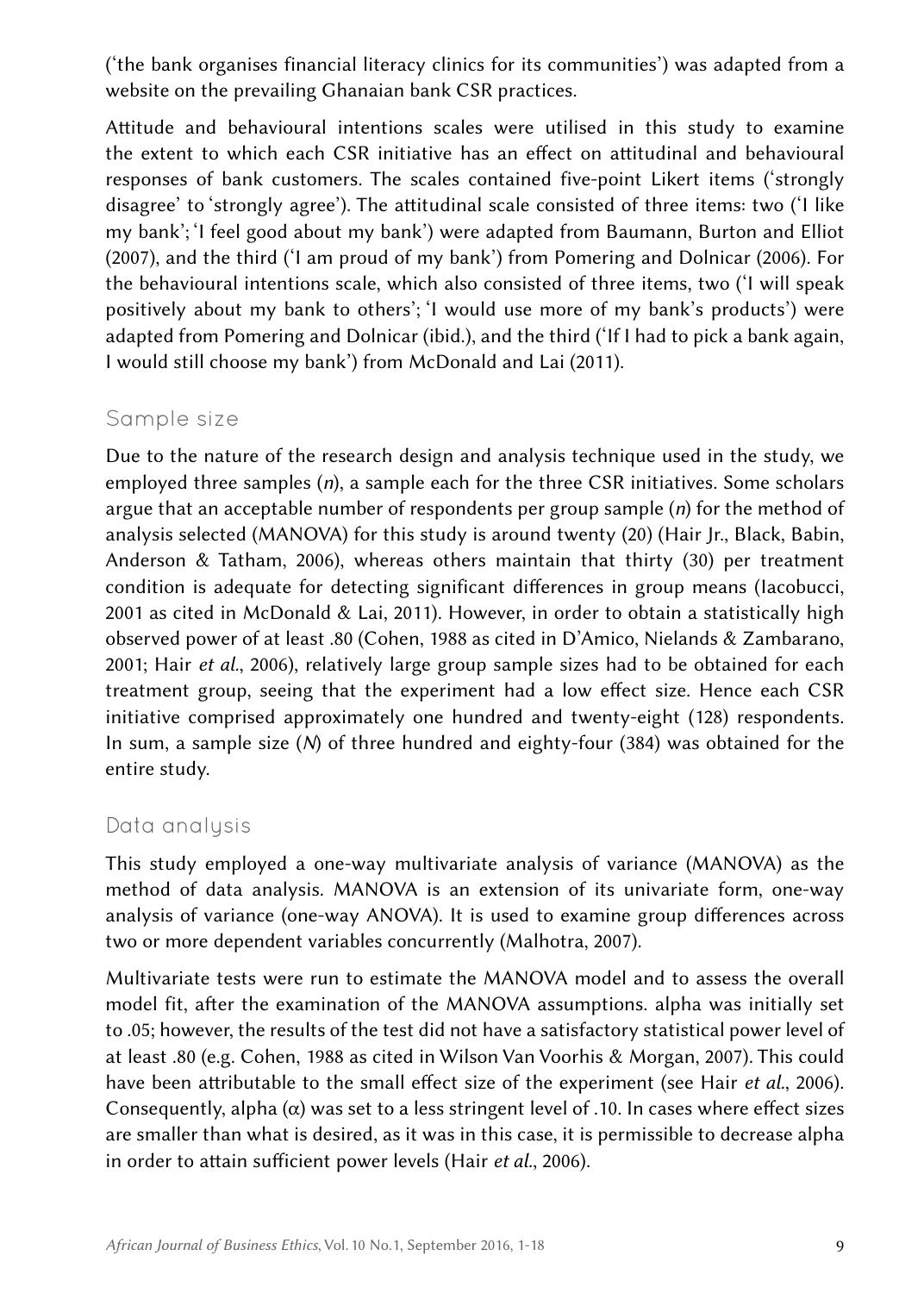The results of the multivariate tests revealed a significant main effect of the independent variable (CSR initiatives) on the collective set of the dependent variables (attitude and behavioural intentions). Further univariate tests were carried out for each dependent variable to determine if there were significant differences in the dependent variables across the three groups of the independent variable. Prior to running the univariate tests, a Bonferroni adjustment of the overall acceptable level of type I error was made. The tests showed that there were indeed significant differences among the groups in their effect on attitude and then on behavioural intentions.

Although the MANOVA and the univariate ANOVA results showed that there were significant differences across the three groups of the independent variable in respect of their effects on attitude and behavioural intentions, they did not indicate exactly where the differences lay. Additionally, a statistical main effect does not guarantee that every one of the group differences is also significant (Hair *et al.*, 2006). Hence, a Scheffé post-hoc test was conducted to examine those effects. The main reason behind the use of the Scheffé test over other post-hoc tests was that it is the most conservative with respect to type 1 error (Hair *et al.*, 2006). The Scheffé test was a comparison between groups of the three CSR types to determine which of the differences (between the groups) were significant. Multiple combinations of the three CSR initiatives (each combination comprising two CSR initiatives) were made and the differences in means between the initiatives in each group were examined at a 90% confidence level. Inferences about CSR and customers' attitudes and behavioural intentions were made from these results.

### Results

Out of the total number of 384 study respondents, 40.7% (*n*=154) were female and 59.3%  $(n=224)$  male. The majority of respondents were aged 20 to 29 years  $(63.2\%; n=239)$ . The sample population was relatively well educated. Over 74% of the entire sample had completed tertiary education: specifically, 55.9% (*n* = 213) had a first degree or a diploma; 16.8% (*n* = 64) had a second, postgraduate degree; and 1.1% (*n* = 7) had a PhD.

Reliability tests using Cronbach's alpha were carried out prior to running the one-way MANOVA. The Cronbach's alphas for the reliability of the attitude and behavioural intention(s) items were 0.813 and 0.759, respectively. Scales with a Cronbach's alpha of 0.70 and above are deemed to be internally reliable for conclusive research (see Hair *et al.*, 2006). Hence, the scales were internally reliable.

A one-way MANOVA revealed a significant main effect for CSR, with Roy's largest root  $= 0.023$ ; *F*(2, 381) $= 4.459$ ; *p* $= 0.012$ ; and partial eta squared ( $\eta_{2p}$ ) $= 0.023$ . Power to detect the effect was .849 (see Table 1). The significant multivariate main effect indicates that there was a significant difference in the means across the three CSR groups with respect to the collective linear combination of the dependent variables, attitude and behavioural intentions. In other words, each of the CSR initiatives had a significantly different effect on the multivariate combination of attitude and behavioural intentions. Hence the null hypothesis, that the means among the three CSR groups are equal, was rejected.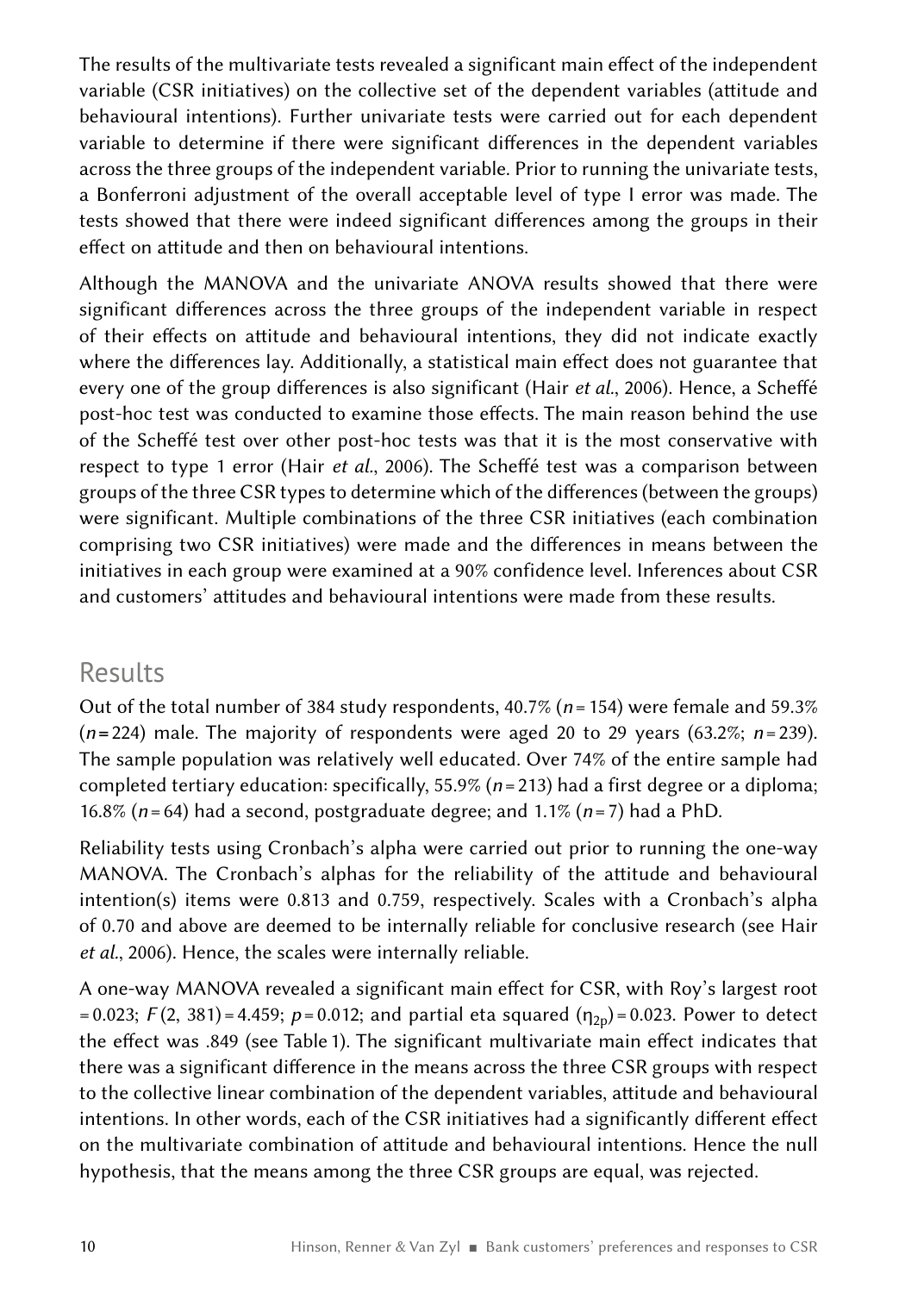Table 1: Multivariate tests

| <b>Effect</b> |                       | Value  |                       | <b>Hypothesis</b><br>df | Error<br>df | <b>Sigma</b> | <b>Partial</b><br>n <sup>2</sup> | <b>Observed</b><br>power <sub>h</sub> |
|---------------|-----------------------|--------|-----------------------|-------------------------|-------------|--------------|----------------------------------|---------------------------------------|
| Intercept     | Roy's largest<br>root | 44.894 | 8529.886 <sub>a</sub> | 2.000                   | 380,000     | .000         | .978                             | 1.000                                 |
| <b>CSR</b>    | Roy's largest<br>root | .023   | 4.459c                | 2.000                   | 381,000     | .012         | .023                             | .849                                  |

Given the significance of the overall multivariate test, the univariate main effects of the CSR groups on the dependent variables were examined. A Bonferroni adjustment for the two dependent variables, to hold  $\alpha$  at the overall level of .10, was made prior to running the univariate tests of effects in order to reduce the chance of a type I error (Huck, 2000 as cited in Kinney, 2008). Consequently *α* was set to a more stringent level of .05 by dividing the overall alpha level of .10 by the total number of univariate tests to be conducted. The results of the univariate ANOVAs revealed that across the three CSR groups, there were significant differences in effects on attitude ( $F(2, 381) = 3.917$ ;  $p < 0.05$ ;  $n_{2p} = 0.020$ ; power<sub>2</sub> = .804) and then on behavioural intentions (*F*(2, 381) = 3.645; *p* < 0.05;  $\eta_{2p} = 0.019$ ; power = .776).

Although allowing for the rejection of the null hypothesis that group means were equal, neither the multivariate nor univariate tests indicated where the differences lay. Additionally, considering the fact that the CSR groups under consideration were above two, further one-way ANOVA post-hoc tests had to be carried out (Hair *et al.*, 2006).

The initial evaluation of the means of responses (attitude and behavioural intentions), led to the rejection of H1 which held that Ghanaian bank customers prefer customer-centric CSR initiatives to corporate philanthropy and community volunteering. This is because the means for the initiatives, across both attitude and behavioural intentions, showed that customers seemed to prefer corporate philanthropy (*M*  = 4.1510 and M = 4.0964 for attitude and behavioural intentions, respectively) to customer-centric CSR initiatives (*M* = 4.0315 and M = 3.9685 for attitude and behavioural intentions, respectively) and community volunteering (*M* = 3.9302 and M = 3.8682 for attitude and behavioural intentions; respectively) (see Table  2).

H2's prediction that Ghanaian bank customers prefer corporate philanthropy initiatives to community volunteering, however, seemed to be supported based on an initial evaluation of the means of both attitudinal and behavioural responses to the two CSR categories. The means suggest that, overall, corporate philanthropy (*M*  = 4.1510 and M = 4.0964 for attitude and behavioural intentions, respectively) is preferred over community volunteering (*M* = 3.9302 and M = 3.8682 for attitude and behavioural intentions, respectively) (See Table  2). To further test these hypotheses and to answer the remaining hypotheses, we proceeded to perform a Scheffé post-hoc test.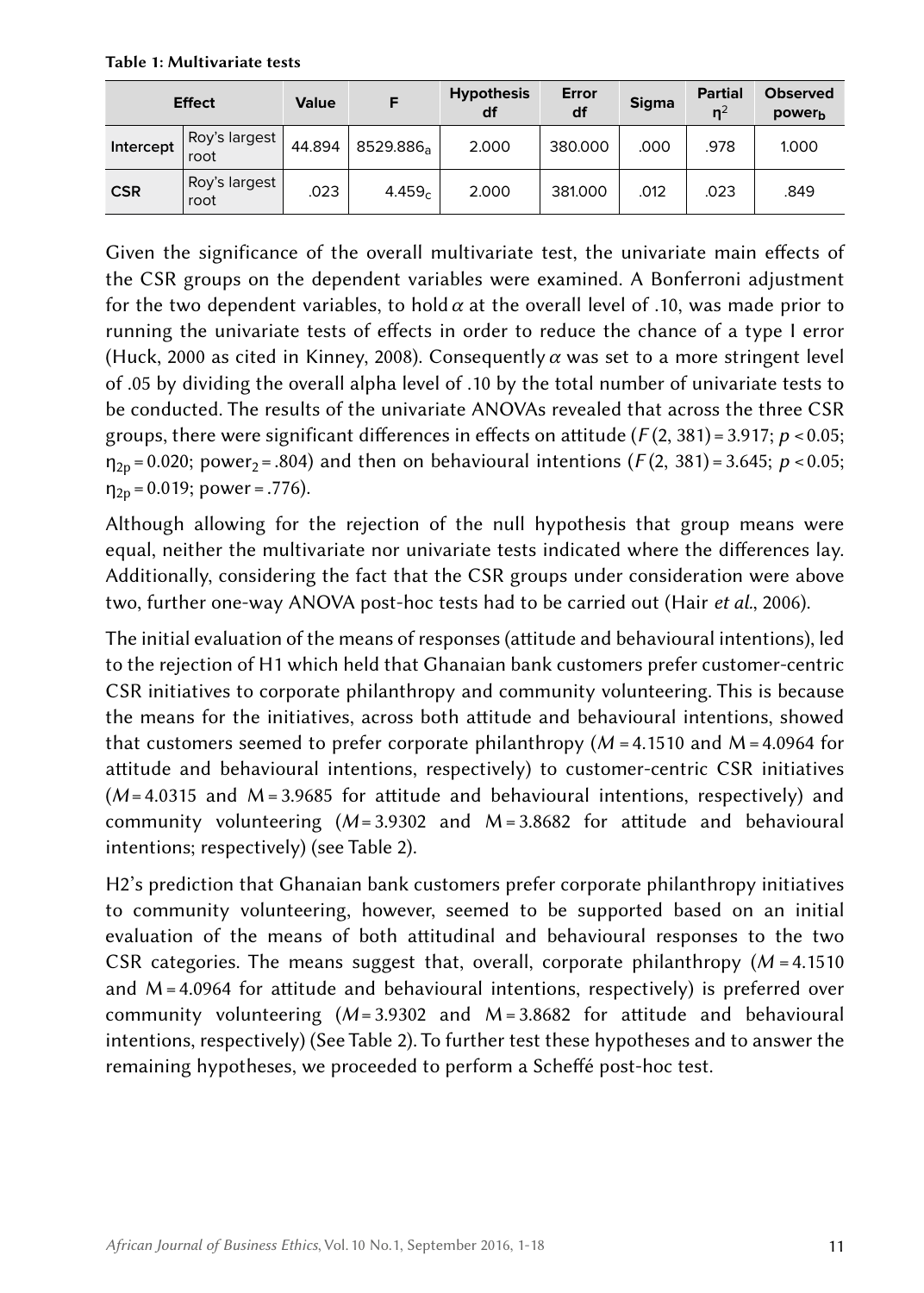| <b>Dependent</b><br>variable | <b>CSR</b>             | <b>Mean</b> | <b>Standard</b><br>deviation | N   |
|------------------------------|------------------------|-------------|------------------------------|-----|
|                              | Customer-centric       | 4.0315      | .60046                       | 127 |
| Attitude                     | Corporate philanthropy | 4.1510      | .63281                       | 128 |
|                              | Community volunteering | 3.9302      | .66363                       | 129 |
|                              | Total                  | 4.0373      | .63780                       | 384 |
|                              | Customer-centric       | 3.9685      | .67643                       | 127 |
| <b>Behavioural</b>           | Corporate philanthropy | 4.0964      | .64282                       | 128 |
| intentions                   | Community volunteering | 3.8682      | .71494                       | 129 |
|                              | Total                  | 3.9774      | .68348                       | 384 |

#### Table 2: Descriptive statistics

The results of the Scheffé comparison, however, indicated slightly different results. Although corporate philanthropy had a greater mean (*M* = 4.1510; SD = 0.63281) than customer-centric CSR (*M* = 4.0315; SD = 0.60046), indicating a slightly higher effect of corporate philanthropy on attitude than customer-centric CSR at a 90% confidence level, this difference was insignificant at a p-value of 0.322, as indicated in Table 3. Thus  $H3<sub>a</sub>$ 's prediction that customer-centric CSR would have a greater effect on attitude than corporate philanthropy was rejected. Respondents had more positive attitudes to the bank in response to corporate philanthropy than to customer-centric CSR.

The post-hoc comparisons allowed for the acceptance of  $H3<sub>b</sub>$ . Customer-centric CSR had a greater mean than community volunteering (*M* = 3.9302; SD = 0.66363), although the comparisons showed this difference to be insignificant (*p*  = .442). Respondents possessed slightly stronger behavioural intentions towards the bank in response to customercentric CSR than to community volunteering. Hence, customer-centric CSR generates a slightly stronger effect on Ghanaian customers' attitude than community volunteering.

H4 predicted that corporate philanthropy would have a greater effect on Ghanaian bank customers' attitude than would community volunteering initiatives. This was supported, as the post-hoc comparisons revealed that corporate philanthropy had a greater mean (*M* = 4.1510) than that of community volunteering (*M* = 3.9302), and the difference between the two (see Table 3) was significant ( $p = 0.021$ ) at 90% confidence.

According to H5, customer-centric CSR would have the greatest effect on behavioural intentions. Again, this was rejected. Corporate philanthropy ( $M$  = 4.0964; SD = 0.64282) had a slightly greater mean than did customer-centric CSR ( $M = 3.9685$ ; SD = 0.67643), though this was not significant (*p*  > 0.05). Post-hoc comparisons also revealed that corporate philanthropy had a significantly higher mean than community volunteering (*M* = 3.8682; S = 0.71494), suggesting that corporate philanthropy has a greater effect on Ghanaian bank customers' behaviour than community volunteering (*p*  = .027). Hence H6 was supported.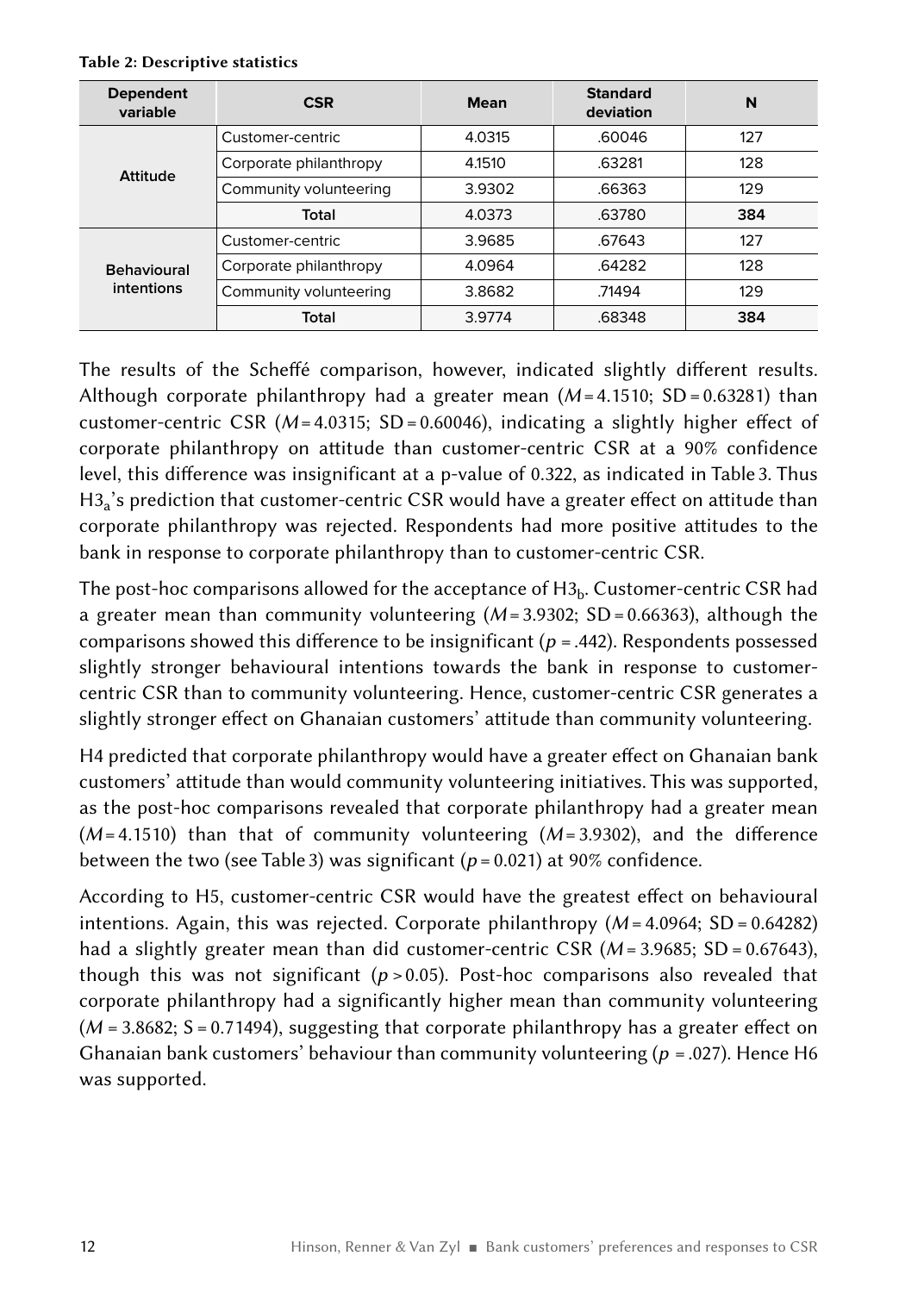| <b>Multiple comparisons</b> |         |                           |                           |                           |                 |      |                            |                |
|-----------------------------|---------|---------------------------|---------------------------|---------------------------|-----------------|------|----------------------------|----------------|
| <b>Dependent variable</b>   |         | $(I)$ CSR                 | $(J)$ CSR                 | <b>Mean</b><br>difference | <b>Standard</b> | Sig  | 90% Confidence<br>interval |                |
|                             |         |                           |                           | $(L-l)$                   | error           |      | Lower<br>bound             | Upper<br>bound |
| <b>Attitude</b>             | Scheffé | Customer-<br>centric      | Corporate<br>philanthropy | $-1195$                   | .07928          | .322 | $-2902$                    | .0511          |
|                             |         |                           | Community<br>volunteering | .1013                     | .07913          | .442 | $-0691$                    | .2716          |
|                             |         | Corporate<br>philanthropy | Customer-<br>centric      | .1195                     | .07928          | .322 | $-0.0511$                  | .2902          |
|                             |         |                           | Community<br>volunteering | .2208*                    | .07897          | .021 | .0508                      | .3908          |
|                             |         | Community<br>volunteering | Customer-<br>centric      | $-1013$                   | .07913          | .442 | $-2716$                    | .0691          |
|                             |         |                           | Corporate<br>philanthropy | $-2208$ <sup>*</sup>      | .07897          | .021 | $-0.3908$                  | $-0508$        |
|                             | Scheffé | Customer-<br>centric      | Corporate<br>philanthropy | $-1279$                   | .08502          | .324 | $-0.3108$                  | .0551          |
|                             |         |                           | Community<br>volunteering | 1003                      | .08485          | .498 | $-0824$                    | .2829          |
| <b>Behavioural</b>          |         | Corporate<br>philanthropy | Customer-<br>centric      | 1279                      | .08502          | .324 | $-0551$                    | .3108          |
| intentions                  |         |                           | Community<br>volunteering | .2281*                    | .08469          | .027 | .0459                      | .4104          |
|                             |         | Community<br>volunteering | Customer-<br>centric      | $-1003$                   | .08485          | .498 | $-2829$                    | .0824          |
|                             |         |                           | Corporate<br>philanthropy | $-.2281$ <sup>*</sup>     | .08469          | .027 | $-4104$                    | $-0.0459$      |

Based on observed means; the error term is mean square (error) = .461.

\* The mean difference is significant at the .10 level.

# Discussion

With regard to the first objective on customers' CSR preferences, corporate philanthropy was seen to be the most preferred CSR initiative, followed by customer-centric CSR. Community volunteering was the least preferred. These results allowed for the rejection of H1, i.e. that customer-centric CSR would be the most preferred initiative, yet the results permitted H2 to be supported, i.e. that corporate philanthropy would be more appreciated than community volunteering. The findings were quite interesting, considering that the literature shows that customers may prefer initiatives that favour themselves, such as customer-centric initiatives, over those that favour other stakeholders (see for example McDonald & Lai, 2011; Maignan & Ferrell, 2003). However, the results are consistent with findings from other studies conducted in Africa, such as Amaeshi *et al.* (2006) and Eweje (2006a; 2006b), which report a strong emphasis on philanthropy among Africans.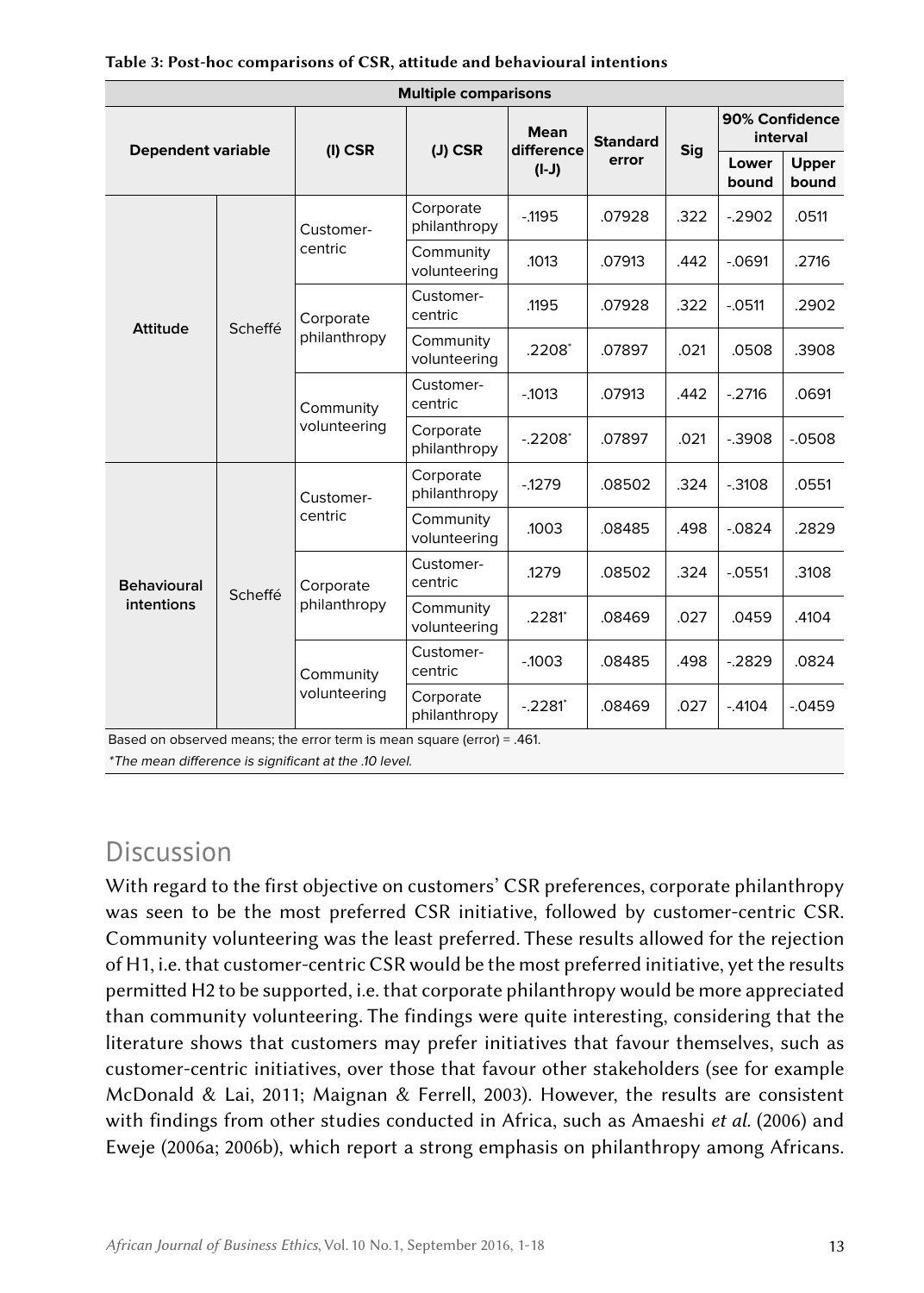This finding serves to add to the growing body of evidence about the importance of and preference for philanthropy within the African context.

As the findings revealed, corporate philanthropy had the highest mean in respect of both attitude and behavioural intentions, allowing for the rejection of H5 that customercentric CSR would elicit the greatest attitudinal and behavioural response from Ghanaian bank customers. However, as the Scheffé comparison revealed, the difference between corporate philanthropy and customer-centric CSR was not significant, even though philanthropy had a higher mean on both dependent variables. The higher mean of corporate philanthropy may, however, be considered an indication of a stronger response to corporate philanthropy, which is consistent with other findings within the African context, as discussed earlier. Nevertheless, the non-significant p-value revealed through the Scheffé comparison of corporate philanthropy and customer-centric CSR initiatives also supports the existing literature that found that initiatives which are customercentred elicit relatively high positive attitude and behavioural reactions from customers (see for example McDonald & Lai, 2011; Pomering & Dolnicar, 2006) and as such should form a focus point for businesses, especially in the banking sector.

# Conclusions and recommendations

In this study, we investigated bank customers' preferences and response to corporate social responsibility (CSR) initiatives in an African country, Ghana. The focus of the study was to determine customers' ranked preferences for three forms of CSR: corporate philanthropy, community volunteering and customer-centric CSR, and also to determine which of these three initiatives has the greatest effect on attitude and behaviour toward bank brands. The findings of the study revealed a significant main effect for CSR on both attitude and behavioural intentions for both the MANOVA and the univariate ANOVA tests. Scheffé tests also revealed that the difference in means between corporate philanthropy and community volunteering was the only one with statistical significance. However, following McDonald and Lai (2011), the analysis of the means of the three CSR initiatives indicated a preference for corporate philanthropy, followed by customercentric CSR, and lastly community volunteering.

The results of the study therefore indicate that in selecting CSR initiatives to elicit positive attitudinal and behavioural responses from customers, banks should focus on corporate philanthropy initiatives, such as building school blocks in underprivileged communities or sponsoring needy but brilliant children to attend school. However, given the insignificant difference between the mean responses to both corporate philanthropy and customercentric CSR, banks in their quest to undertake philanthropic CSR must ensure that they also fulfil customer-centric initiatives that centre on ensuring that the basic needs of the customer are not compromised. Initiatives such as demonstrating good attitudes and behaviour towards customers and having a good complaint handling system should be pursued concurrently with corporate philanthropy. In other words, corporations ought not to ignore CSR focused on the customer whilst engaging in corporate philanthropy.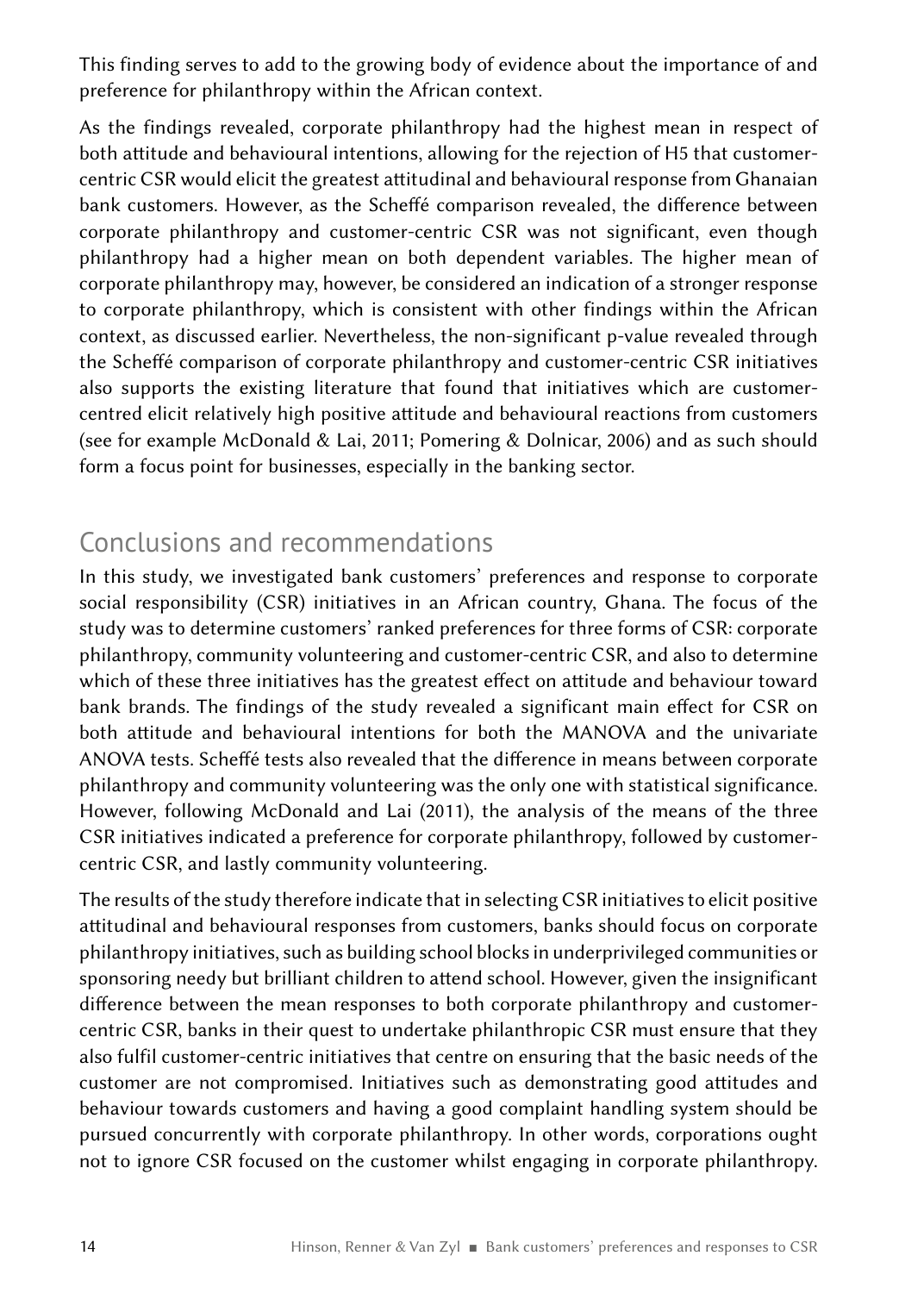Banks could therefore leverage on the positive effects of both corporate philanthropy and customer-centric CSR on customers' attitudes and behaviour to design initiatives that enable to them succeed in the competitive marketplace.

Community volunteering recorded the lowest mean among the three types of CSR, with a significantly lower effect on both attitude and behavioural intention in comparison to corporate philanthropy. Hence, when banks are faced with a decision between these two, corporate philanthropy should be selected over community volunteering initiatives (such as clean-up exercises and financial literacy clinics). In the event that a bank wants to embark on community volunteering initiatives such as tree-planting exercises, volunteering in community schools, or organising financial literacy workshops, the core reason for their existence, which is to cater to the needs of customers, should be fulfilled. Customer-centric CSR recorded a slightly higher mean than did community volunteering, indicating a relatively higher preference for the former over the latter. Hence if the former is not attended to, there could be dissatisfaction on the part of customers.

This study was conducted in the banking sector, and the results could hence be said to be representative or peculiar to that industry alone. Replications of this study could therefore be conducted on other industries, such as the telecommunications sector. The majority of study respondents (63.2%) were aged between 20 and 29 years; hence results could largely be a representation of the ideologies of this age group. Other studies could be conducted, for example, on other age groups in order to determine if age has an effect on CSR perceptions and its resulting effect on attitude and behaviour.

Finally, since this study employed a one-way MANOVA, future studies could employ more complex MANOVAs, such as those with factorial designs, to determine the effect of other factors, e.g. CSR and educational qualification, or CSR and gender, on attitude and behaviour and examine their interaction effects as well.

### References

- Addo, C. 2014. Leading socially responsible companies awarded. [http://www.ghanaweb.com/GhanaHomePage/](http://www.ghanaweb.com/GhanaHomePage/business/Leading-Socially-Responsible-Companies-Awarded-308896) [business/Leading-Socially-Responsible-Companies-Awarded-308896](http://www.ghanaweb.com/GhanaHomePage/business/Leading-Socially-Responsible-Companies-Awarded-308896) [Accessed: 8 May 2016].
- Albinger, H.S. & Freeman, S.J. 2000. Corporate social performance and attractiveness as an employer to different job seeking populations. *Journal of Business Ethics*, 28:243-253. DOI: [10.1023/A:1006289817941](http://dx.doi.org/10.1023/A:1006289817941)
- Amaeshi, K.M., Adi, B.C., Ogbechie, C. & Amao, O.O. 2006. Corporate social responsibility (CSR) in Nigeria: Western mimicry or indigenous practices? *Journal of Corporate Citizenship*, 24:83-99. DOI: [10.9774/](http://dx.doi.org/10.9774/GLEAF.4700.2006.wi.00009) [GLEAF.4700.2006.wi.00009](http://dx.doi.org/10.9774/GLEAF.4700.2006.wi.00009)
- Auger, P., Devinney, T.M. & Louviere, J.J. 2006. Using best-worst scaling methodology to investigate consumer ethical beliefs across countries. *Journal of Business Ethics*, 70:299-326. DOI: [10.1007/s10551-006-9112-7](http://dx.doi.org/10.1007/s10551-006-9112-7)
- Baumann, C., Burton, S. & Elliott, G. 2007. Prediction of attitude and behavioural intentions in retail banking. *International Journal of Bank Marketing*, 25(2):102-116. DOI: [10.1108/02652320710728438](http://dx.doi.org/10.1108/02652320710728438)
- Beckmann, S.C. 2007. Consumers and corporate social responsibility: Matching the unmatchable? *Australasian Marketing Journal*, 15(1):27-36. DOI: [10.1016/S1441-3582\(07\)70026-5](http://dx.doi.org/10.1016/S1441-3582(07)70026-5)
- Bhattacharya, C.B., Korschun, D. & Sen, S. 2009. Strengthening stakeholder-company relationships through mutually beneficial corporate social responsibility initiatives. *Journal of Business Ethics*, 85:257-272. DOI: [10.1007/s10551-008-9730-3](http://dx.doi.org/10.1007/s10551-008-9730-3)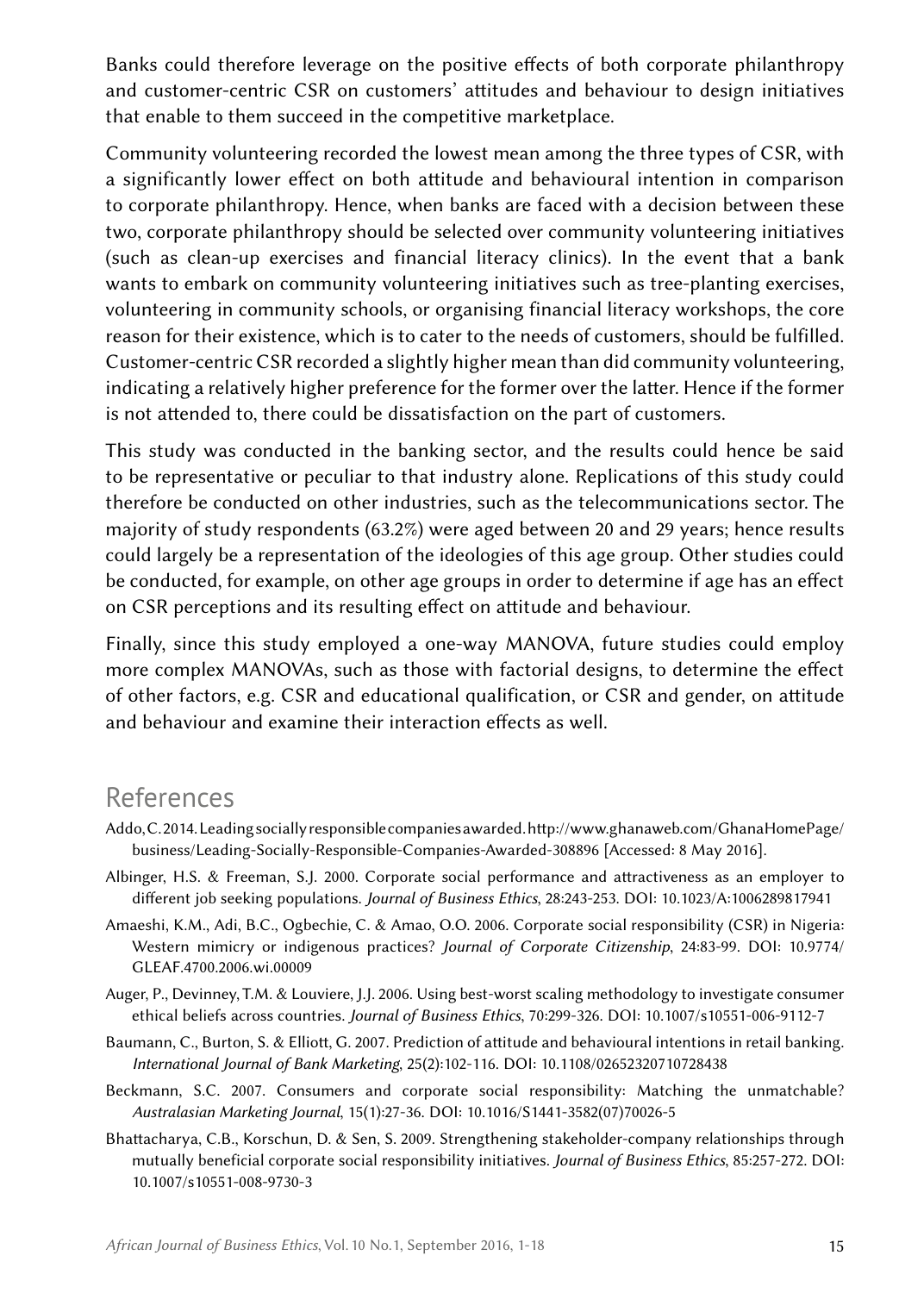- Brooks, S. 2010. CSR and the strait-jacket of economic rationality. *International Journal of Sociology and Social Policy*, 30(11):604-617.
- Brown, T.J. & Dacin, P.A. 1997. The company and the product: Corporate associations and consumer product responses. *Journal of Marketing*, 61(1):68-84. DOI: [10.2307/1252190](http://dx.doi.org/10.1007/s10551-008-9730-3)
- Carroll, A.B. 1979. A three-dimensional conceptual model of corporate performance. *Academy of Management Review*, 4(4):497-505. DOI: [10.5465/AMR.1979.4498296](http://dx.doi.org/10.5465/AMR.1979.4498296)
- Carroll, A.B. 1991. The pyramid of corporate social responsibility: Toward the moral management of organizational stakeholders. *Business Horizons*, 34(4):39-48. DOI: [10.1016/0007-6813\(91\)90005-G](http://dx.doi.org/10.1016/0007-6813(91)90005-G)
- Crane, A. & Matten, D. 2004. *Business Ethics*. Oxford: Oxford University Press.
- Craig Smith, N. 2003. Corporate social responsibility: whether or how? *California Management Review*, 45(4):52-76. DOI: [10.2307/41166188](http://dx.doi.org/10.2307/41166188)
- Creyer, E.H. & Ross, W.T. 1997. The influence of firm behaviour on purchase intention: Do consumers really care about business ethics? *Journal of Consumer Marketing*, 14(6):421-432. DOI: [10.1108/07363769710185999](http://dx.doi.org/10.1108/07363769710185999)
- D'Amico, E.J., Neilands, T.B. & Zambarano, R. 2001. Power analysis for multivariate and repeated measures designs: A flexible approach using the SPSS MANOVA procedure. *Behavior Research Methods, Instruments & Computers*, 33(4):479-484. DOI: [10.3758/BF03195405](http://dx.doi.org/10.3758/BF03195405)
- Dartey-Baah, K. & Amponsah-Tawiah, K. 2011. Exploring the limits of Western corporate social responsibility theories in Africa. *International Journal of Business and Social Science*, 2(18):126-137.
- Evuleocha, S.U. 2005. Managing indigenous relations: Corporate social responsibility in a new age of activism. *Corporate Communications: An International Journal*, 10(4):328-340. DOI: [10.1108/13563280510630124](http://dx.doi.org/10.1108/13563280510630124)
- Eweje, G. 2006a. The role of MNEs in community development initiatives in developing countries: Corporate social responsibility at work in Nigeria and South Africa. *Business and Society*, 45(2):93-129. DOI: [10.1177/0007650305285394](http://dx.doi.org/10.1177/0007650305285394)
- Eweje, G. 2006b. Environmental costs and responsibilities resulting from oil exploitation in developing countries: The case of the Niger Delta of Nigeria. *Journal of Business Ethics*, 69(1):27-56. DOI: [10.1007/](http://dx.doi.org/10.1007/s10551-006-9067-8) [s10551-006-9067-8](http://dx.doi.org/10.1007/s10551-006-9067-8)
- Eweje, G. 2007. Multinational oil companies' CSR initiatives in Nigeria: The scepticism of stakeholders in host communities. *Managerial Law*, 49(5/6):218-235. DOI: [10.1108/03090550710841340](http://dx.doi.org/10.1108/03090550710841340)
- Fombrun, C. & Shanley, M. 1990. What's in a name? Reputation building and corporate strategy. *Academy of Management Journal*, 33(2):233-258. DOI: [10.2307/256324](http://dx.doi.org/10.2307/256324)
- Frynas, J.G. 2005. The false developmental promise of corporate social responsibility: Evidence from multinational oil companies. *International Affairs*, 81(3):581-598. DOI: [10.1111/j.1468-2346.2005.00470.x](http://dx.doi.org/10.1111/j.1468-2346.2005.00470.x)
- Ghauri, P. & Grønhaug, K. 2005. *Research methods in business studies: A practical guide.* (3rd Edition). Harlow, England: Pearson Education Limited.
- Green, T. & Peloza, J. 2011. How does corporate social responsibility create value for consumers? *Journal of Consumer Marketing*, 28(1):48-56. DOI: [10.1108/07363761111101949](http://dx.doi.org/10.1108/07363761111101949)
- Greening, D.W. & Turban, D.B. 2000. Corporate social performance as a competitive advantage in attracting a quality workforce. *Business and Society*, 39(3):254-280. DOI: [10.1177/000765030003900302](http://dx.doi.org/10.1177/000765030003900302)
- Groza, M.D., Pronschinske, M.R. & Walker, M. 2011. Perceived organizational motives and consumer responses to proactive and reactive CSR. *Journal of Business Ethics*, 102:639-652. DOI: [10.1007/s10551-](http://dx.doi.org/10.1007/s10551-011-0834-9) [011-0834-9](http://dx.doi.org/10.1007/s10551-011-0834-9)
- Guzman, F. & Becker-Oslen, K. 2010. Strategic corporate social responsibility: A brand building tool. In: Louche, C., Idowu, S.O. & Filho L.W. (eds). *Innovative CSR from Risk Management to Value Creation*. Sheffield: Greenleaf. 197-219. DOI: [10.9774/GLEAF.978-1-907643-26-2\\_11](http://dx.doi.org/10.9774/GLEAF.978-1-907643-26-2_11)
- Haigh, M.M. & Brubaker, P. 2010. Examining how image restoration strategy impacts perceptions of corporate social responsibility, organization-public relationships, and source credibility. *Corporate Communications: An International Journal*, 15(4):453-468. DOI: [10.1108/13563281011085538](http://dx.doi.org/10.1108/13563281011085538)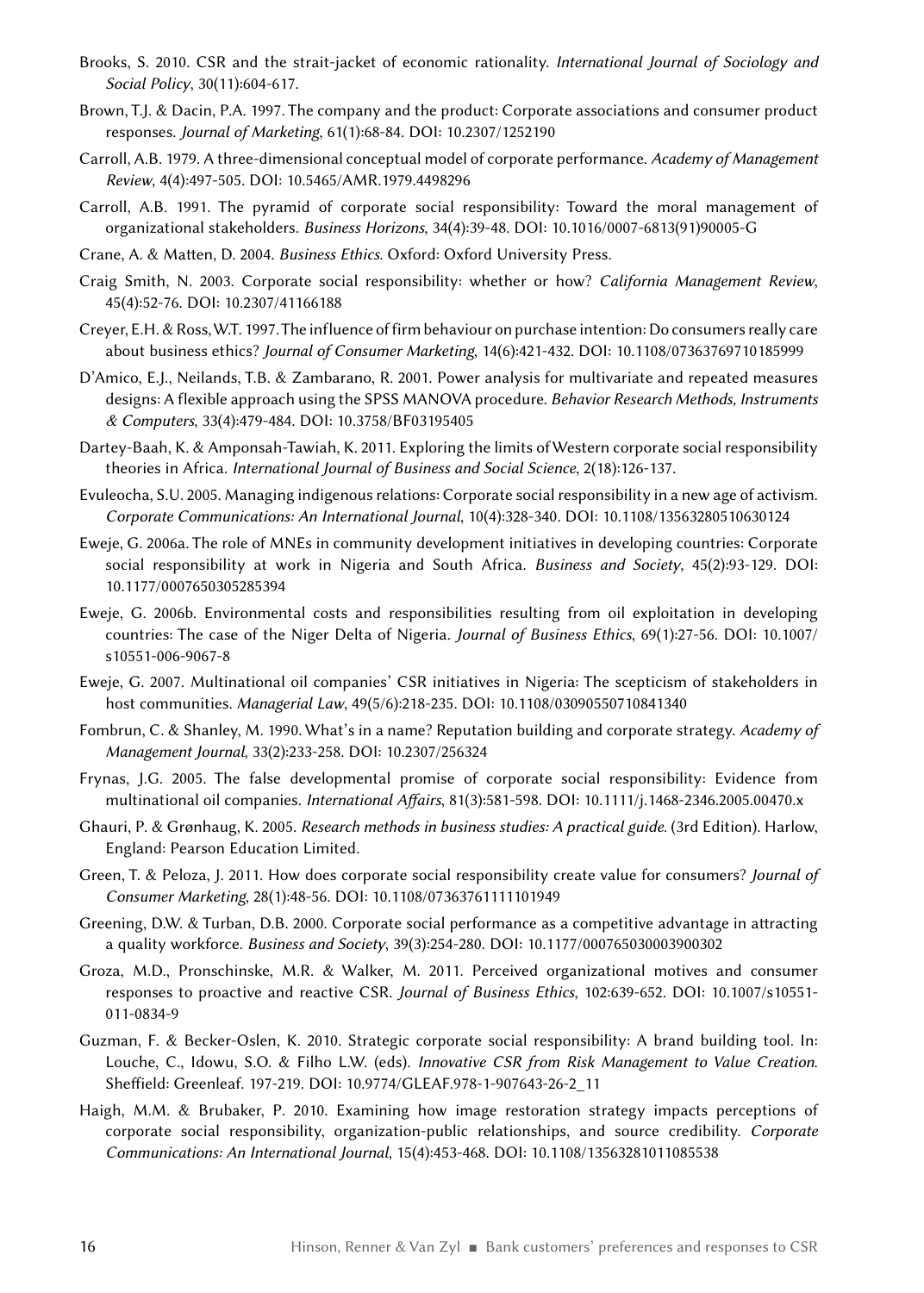- Hair Jr., J.F., Black, W.C., Babin, B.J., Anderson, R.E. & Tatham, R.L. 2006. *Multivariate data analysis.* (6th Edition). Upper Saddle River, NJ: Pearson Education, Inc.
- Hinson, R.E. 2011. CSR reportage of award-winning versus non award-winning banks in Ghana. *Journal of Information, Communication & Ethics in Society*, 9(2):102-115. DOI: [10.1108/14779961111148622](http://dx.doi.org/10.1108/14779961111148622)
- Hinson, R.E. 2012. *Service marketing excellence. With a twist of corporate social responsibility.* Accra, Ghana: Sedco.
- Hinson, R.E. & Kodua, P. 2012. Examining the marketing-corporate social responsibility nexus. *International Journal of Law and Management*, 54(5):332-344.
- Jamali, D. 2008. A stakeholder approach to corporate social responsibility: A fresh perspective into theory and practice. *Journal of Business Ethics*, 82:213-231. DOI: [10.1007/s10551-007-9572-4](http://dx.doi.org/10.1007/s10551-007-9572-4)
- Kinney, D.W. 2008. Selected demographic variables, school music participation, and achievement test scores of urban middle school students. *Journal of Research in Music Education*, 56(2):145-161. DOI: [10.1177/0022429408322530](http://dx.doi.org/10.1177/0022429408322530)
- Kotler, P. & Lee, N. 2005. *Corporate social responsibility: Doing the most for your company and your cause*. Hoboken, NJ: John Wiley and Sons, Inc.
- Lindgreen, A., Swaen, V. & Campbell, T.T. 2009. Corporate social responsibility practices in developing and transitional countries: Botswana and Malawi. *Journal of Business Ethics*, 90(3):429-440. DOI: [10.1007/](http://dx.doi.org/10.1007/s10551-010-0415-3) [s10551-010-0415-3](http://dx.doi.org/10.1007/s10551-010-0415-3)
- Luo, X. & Bhattacharya, C.B. 2006. Corporate social responsibility, customer satisfaction, and market value. *Journal of Marketing*, 70:1-18. DOI: [10.1509/jmkg.70.4.1](http://dx.doi.org/10.1509/jmkg.70.4.1)
- Maignan, I. 2001. Consumers' perceptions of corporate social responsibilities: A cross-cultural comparison. *Journal of Business Ethics*, 30(1):57-72. DOI: [10.1023/A:1006433928640](http://dx.doi.org/10.1023/A:1006433928640)
- Maignan, I. & Ferrell, O.C. 2003. Nature of corporate responsibilities perspectives from American, French and German consumers. *Journal of Business Research*, 56:55-67. DOI: [10.1016/S0148-2963\(01\)00222-3](http://dx.doi.org/10.1016/S0148-2963(01)00222-3)
- Maignan, I. & Ferrell, O.C. 2004. Corporate social responsibility and Marketing: An integrative framework. *Journal of the Academy of Marketing Science*, 32(1):3-19. DOI: [10.1177/0092070303258971](http://dx.doi.org/10.1177/0092070303258971)
- Malhotra, N.K. 2007. *Marketing research: An applied orientation.* (6th Edition). Upper Saddle River, NJ: Pearson Education, Inc. DOI: [10.1108/S1548-6435\(2007\)3](http://dx.doi.org/10.1108/S1548-6435(2007)3)
- Mandhachitara, R. & Poolthong, Y. 2011. A model of customer loyalty and corporate social responsibility. *Journal of Services Marketing*, 25(2):122-133. DOI: [10.1108/08876041111119840](http://dx.doi.org/10.1108/08876041111119840)
- McDonald, L.M. & Lai, C.H. 2011. Impact of corporate social responsibility initiatives on Taiwanese banking customers. *International Journal of Bank Marketing*, 29(1):50-63. DOI: [10.1108/02652321111101374](http://dx.doi.org/10.1108/02652321111101374)
- McDonald, L.M. & Rundle-Thiele, S. 2008. Corporate social responsibility and bank customer satisfaction: A research agenda. *International Journal of Bank Marketing*, 26(3):170-182. DOI: [10.1108/02652320810864643](http://dx.doi.org/10.1108/02652320810864643)
- Mohr, L.A., Webb, D.J. & Harris, K.E. 2001. Do consumers expect companies to be socially responsible? The impact of corporate social responsibility on buying behaviour. *The Journal of Consumer Affairs*, 35(1):45-72. DOI: [10.1111/j.1745-6606.2001.tb00102.x](http://dx.doi.org/10.1111/j.1745-6606.2001.tb00102.x)
- Murray, K.B. & Vogel, C.M. 1997. Using a hierarchy-of-effects approach to gauge the effectiveness of corporate social responsibility to generate goodwill toward the firm: Financial versus nonfinancial impacts. *Journal of Business Research*, 38:141-159. DOI: [10.1016/S0148-2963\(96\)00061-6](http://dx.doi.org/10.1016/S0148-2963(96)00061-6)
- Ndzibah, E. 2009. CSR in Ghana? Diversity should not mean dumping. *Management of Environmental Quality: An International Journal*, 28(7):498-518.
- Ofori, D. & Hinson, R. 2007. Corporate social responsibility perspectives of leading firms in Ghana. *Corporate Governance*, 7(2):178-193. DOI: [10.1108/14720700710739813](http://dx.doi.org/10.1108/14720700710739813)
- Pomering, A. & Dolnicar, S. 2006. *Customers' sensitivity to different measures of corporate social responsibility in the Australian banking sector*. 2006 Australia and New Zealand Marketing Academy Conference (ANZMAC), Brisbane, 4-6 December. [http://ro.uow.edu.au/cgi/viewcontent.cgi?article=1252&context=co](http://ro.uow.edu.au/cgi/viewcontent.cgi?article=1252&context=commpapers) [mmpapers](http://ro.uow.edu.au/cgi/viewcontent.cgi?article=1252&context=commpapers) [Accessed: 13 September 2012].